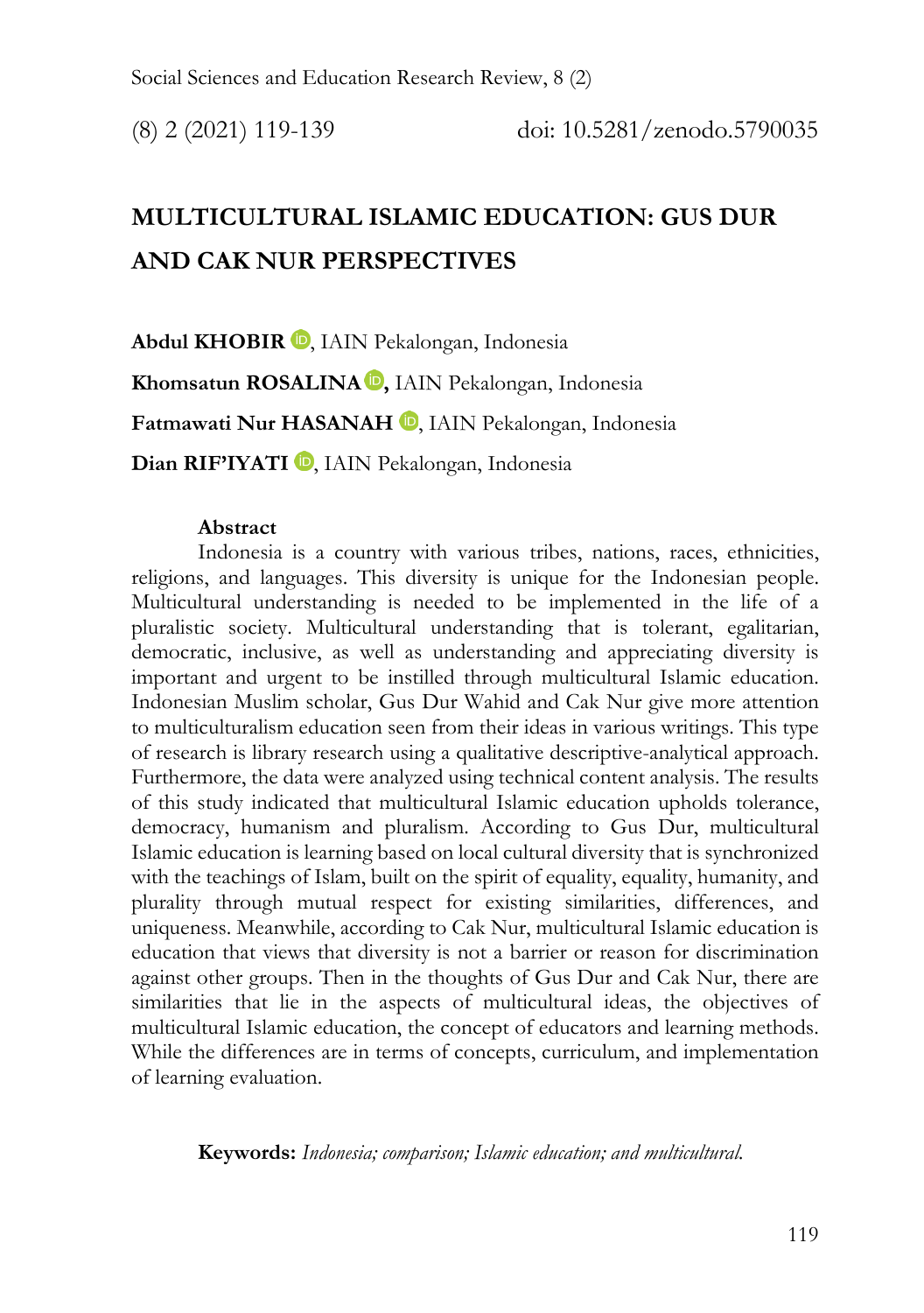# **1. Introduction**

Education is an aspect that has a vital role in creating quality human resources for the future of the nation, where education is expected to be able to foster and guide the nation's generation with all the diversity of its potential in order to compete in the current of globalization according to the demands of the times (Nugroho et al., 2020). Indonesia is a country with approximately 17,000 islands stretching along the equator from Sabang to Merauke, consisting of various tribes, nations, languages, customs, cultures and religions, which shows a high level of pluralism (Sholehuddin et al., 2021). Meanwhile, Indonesian culture cannot be separated from the touch of beliefs and religions that develop in this maritime country (Dewi Yulianti, 2020). This diversity on the one hand is a treasure that should be grateful for and nurtured and can provide dynamics for the nation, but on the other hand it is a starting point for discriminatory disputes and conflicts. This conflict often occurs because of the lack or absence of tolerance towards others to respect and appreciate the differences that exist (Gunara & Sutanto, 2021).

The new paradigm in the world of education (Mas'ud, 2021), namely multicultural Islamic education is education that emphasizes efforts to cultivate a way of life of mutual respect, sincerity, tolerance for cultural diversity in the midst of the plurality of Indonesian society (Maulana & Adinugraha, 2020). This multicultural education is in line with the principles of national education as stated in the Law of the Republic of Indonesia Number 20 of 2003 concerning the National Education System in Chapter III of the Principles of Educational Implementation, article 4 which explains that education is held in a democratic and fair manner and is not discriminatory by upholding human rights, religious values, cultural values, and the progress of the nation. Education should play a role in resolving conflicts of intolerance and discrimination (Musthofiyah et al., 2021).

Multicultural Islamic education acts as an effort to strengthen faith and piety to God Almighty, in accordance with Islamic teachings, being inclusive, rational and philosophical in order to respect others in harmonious relations and cooperation between religious communities in society to realize national unity (Marzuki et al., 2020). Seeing the social reality in Indonesia where diversity has strong potential, multicultural-based Islamic education is a solution to minimize various criminal acts in the name of religion, ethnicity, race, and irresponsible radical actions (Lestari et al., 2021).

The multicultural problems that exist have made various figures in Indonesia and the world to create their own concepts, KH is no exception. Gus Dur and Cak Nur are two great Indonesian figures who are neo-modernist. Judging from the basic understanding of Islam, they are very strong, but also enthusiastic about modern Western thoughts which they think are good and can be integrated with Islamic values. Abdurrahman Wahid or more familiarly called "Gus Dur" is known to be liberal in his thoughts, pluralist, humanist and rational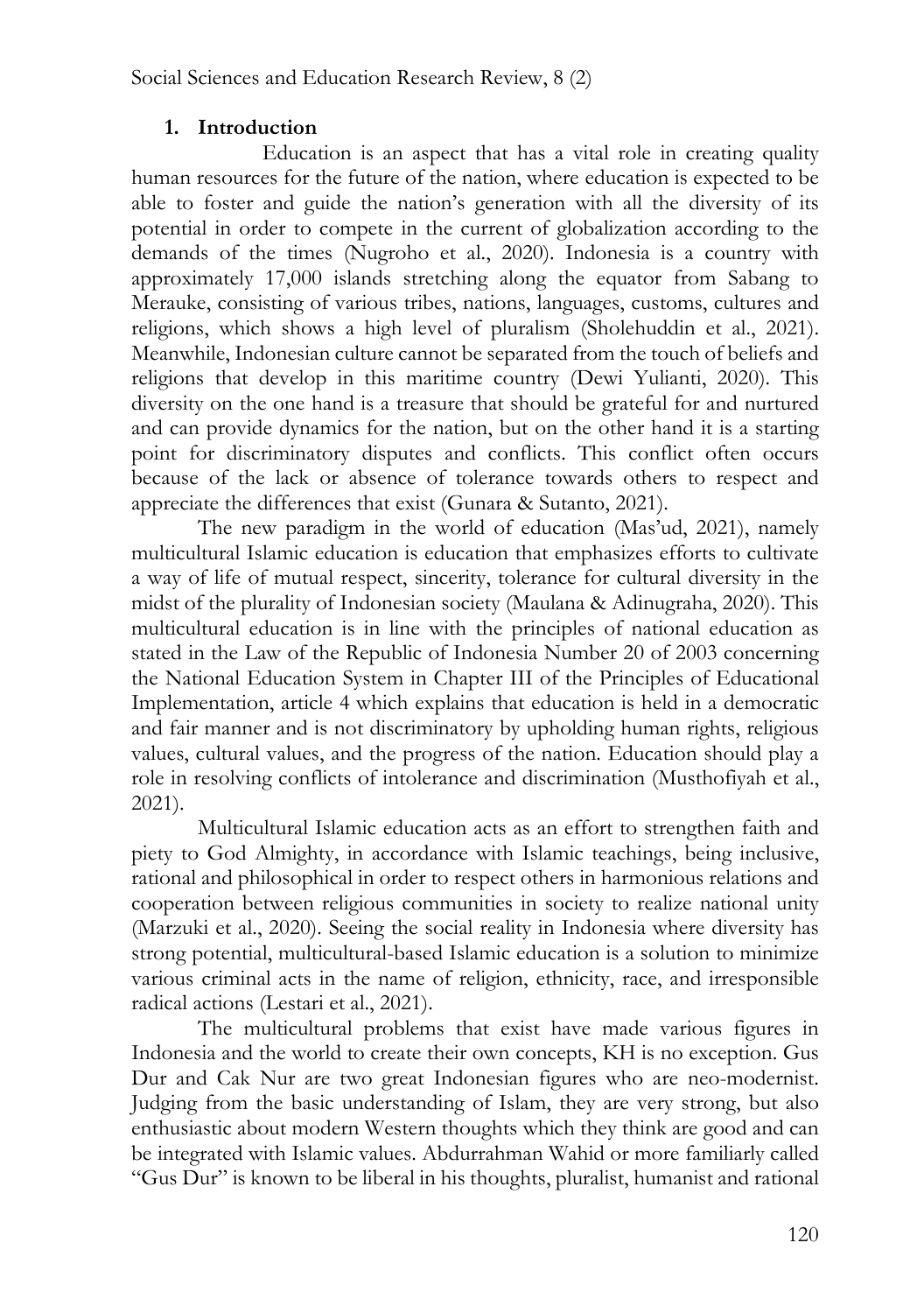personality, all of which are contained in his thoughts, ideas and phenomenal works. Meanwhile, Nurcholish Madjid or more familiarly called "Cak Nur". Like Gus Dur, Cak Nur is also known as a liberal, pluralist, critical of surrounding and controversial situations. His thoughts and ideas have been widely discussed and raised pros and cons (Syarif, 2021).

Departing from the explanation above, the researcher has an interest in studying more deeply about multicultural Islamic education in the perspective of KH. Gus Dur and Cak Nur. It is an interesting thing to examine more about the thoughts of these two neo-modernist figures in the field of education, especially multicultural Islamic education with reference to the condition of Indonesia, which has a very diverse society (Herlina et al., 2021). The purpose of this study is: to describe the concept of multicultural Islamic education in the perspective of KH. Abdurahman Wahid and Nurcholish Madjid, as well as to analyze the similarities and differences of multicultural Islamic education in the perspective of KH. Abdurahman Wahid and Nurcholish Madjid.

#### **2. Biography of KH. Abdurrahman Wahid**

KH. Abdurrahman Wahid or who can be familiarly known as Gus Dur. Abdurrahman Wahid was born on September 7, 1940 in Denayar, Jombang, East Java, Gus Dur was born into a charismatic family. KH's father. Wahid Hasyim who always wrestled in the national movement, was the son of the famous KH. Asy'ari, founder of Pondok Tebuireng and founder of Nahdlatul Ulama (NU), the largest organization in Indonesia. His mother's name is Nyai Hj. Sholehah, also the daughter of a prominent Nahdlatul Ulama (NU) figure, namely KH. Bisri Syamsuri, founder of the Denanyar Jombang Islamic Boarding School who was also the Ris Aam of PBNU in 1971-1980. Gus Dur married Sinta Nuriyah bint Abdullah Syukur on September 11, 1971 and had four daughters, namely Alissa Qatrunnada Munawwaroh, Zannuba Arifah Chafsoh, Anita Hayatunnufus, and Inayah Wulandari.

Gus Dur learned the Koran and read the Koran from his grandfather, KH. Hasyim Asy'ari. Gus Dur along with his 6 younger siblings entered the people's school (SR) formed by the Dutch East Indies government for indigenous children, then moved to Matraman Perwari Elementary School. After that he continued his education at the Junior Economics High School (SMEP) in Tanah Abang. Then he moved to Yogyakarta and lived in the house of a Muhammadiyah figure, KH. Junaid. In April 1954, Gus Dur continued his education at SMEP in Gowongan while staying at Krapyak Yogyakarta. In addition, along with learning Arabic at the Al-Munawir Islamic Boarding School, Krapyak Yogyakarta under the guidance of KH. Ali Maksum. Then he stayed at Tegalrejo Magelang (1957-1959). In 1959-1963, Abdurrahman Wahid studied at Muallimat Bahrul Ulum, Rice Farm (DIA, 2020).

Then in 1963, he continued his studies at Al-Azhar University, Cairo, Egypt, majoring in the Department of Higher Islamic and Arabic Studies. Gus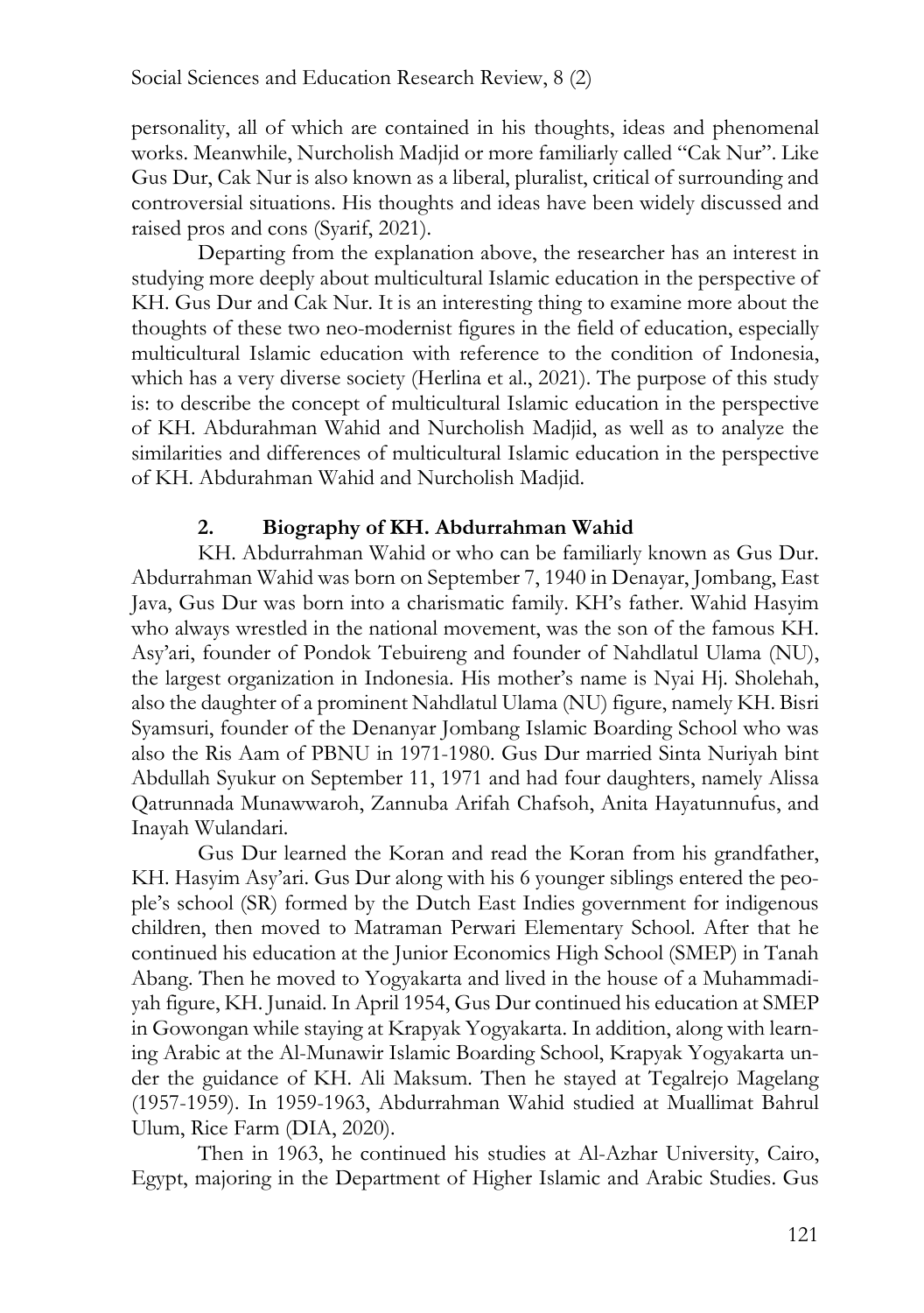Dur decided to stop his studies midway and thought that Cairo was no longer conducive to his wishes. He moved to Baghdad Iraq in 1966 and took up the faculty of literature. After returning from Baghdad, in 1972-1974 he was trusted to be a lecturer and at the same time served as Dean of the Faculty of Ushuluddin, Hasyim Asy'ari University, Jombang. 1974-1980 by his uncle, KH. Yusuf Hasyim, was given the mandate to become general secretary of the Tebuireng Islamic Boarding School, Jombang. During this period he began to be involved in the management of NU by serving as the initial Head of Syuriah PBNU since 1980 and was elected general chairman of PBNU in 1984-1994. Gus Dur's highest career in politics was when he was elected as the fourth president of Indonesia in 1999-2001, accompanied by Megawati Soekarno Putri as vice president (Muharromah, Gabriele Lailatul; Anwar, 2020).

Busyness and extreme activities made Gus Dur suffer from many diseases from visual impairment, stroke, diabetes, and kidney disorders. As a result of the complications he suffered, Gus Dur died on Wednesday, December 30, 2009 at Cipto Mangunkusumo Hospital, at 18.45 WIB and was buried at the Tebu Ireng Islamic Boarding School in Jombang (Malla et al., 2021).

# **3. Biography of Nurcholish Madjid**

Nurcholish Madjid or who is familiarly called "Cak Nur" was born on March 17, 1939 in Jombang, East Java. Cak Nur had the first name Abdul Malik before the name changed to Nurcholish Madjid on the grounds that little Abdul Malik was often sick. Cak Nur's mother is Hj. Fathanah, daughter of kiai Abdullah Sajjad. His father is H. Abdul Madjid, a kyai who graduated from the Tebuireng pesantren, which means he is a student of KH. Hasyim Asy'ari. He was very close and even became the son-in-law of KH's nephew. Hasyim Asy'ari is Halimah before finally divorcing because she has no children. His father adhered to NU customs in religious matters, but was affiliated with Masjumi in political matters. Nurcholis Madjid passed away on Monday, August 29, 2005 at Pondok Indah Hospital, Jakarta.

As a child, Cak Nur received religious education from his father, so that it was very influential in his education and thoughts. Cak Nur attended the People's School and Madrasah Wathaniyah which one of the managers was his own father. In the academic field, Cak Nur obtained extraordinary achievements. At the age of 14, he studied at the Darul Ulum Rejoso Islamic boarding school (1953), but only lasted 2 years because he was always ridiculed by other students because his father was involved in Masyumi. Finally in 1953 Cak Nur moved to the modern Islamic boarding school Gontor, Ponorogo, East Java. Cak Nur said that the Gontor Islamic Boarding School was very decisive and gave color to the development of his thoughts.

In 1961, Cak Nur continued his studies at IAIN Syafir Hidayatullah Jakarta at the Adab Faculty, Department of Arabic Language and Literature until he completed a full bachelor's degree (Drs.) in 1968. Since being a student, Cak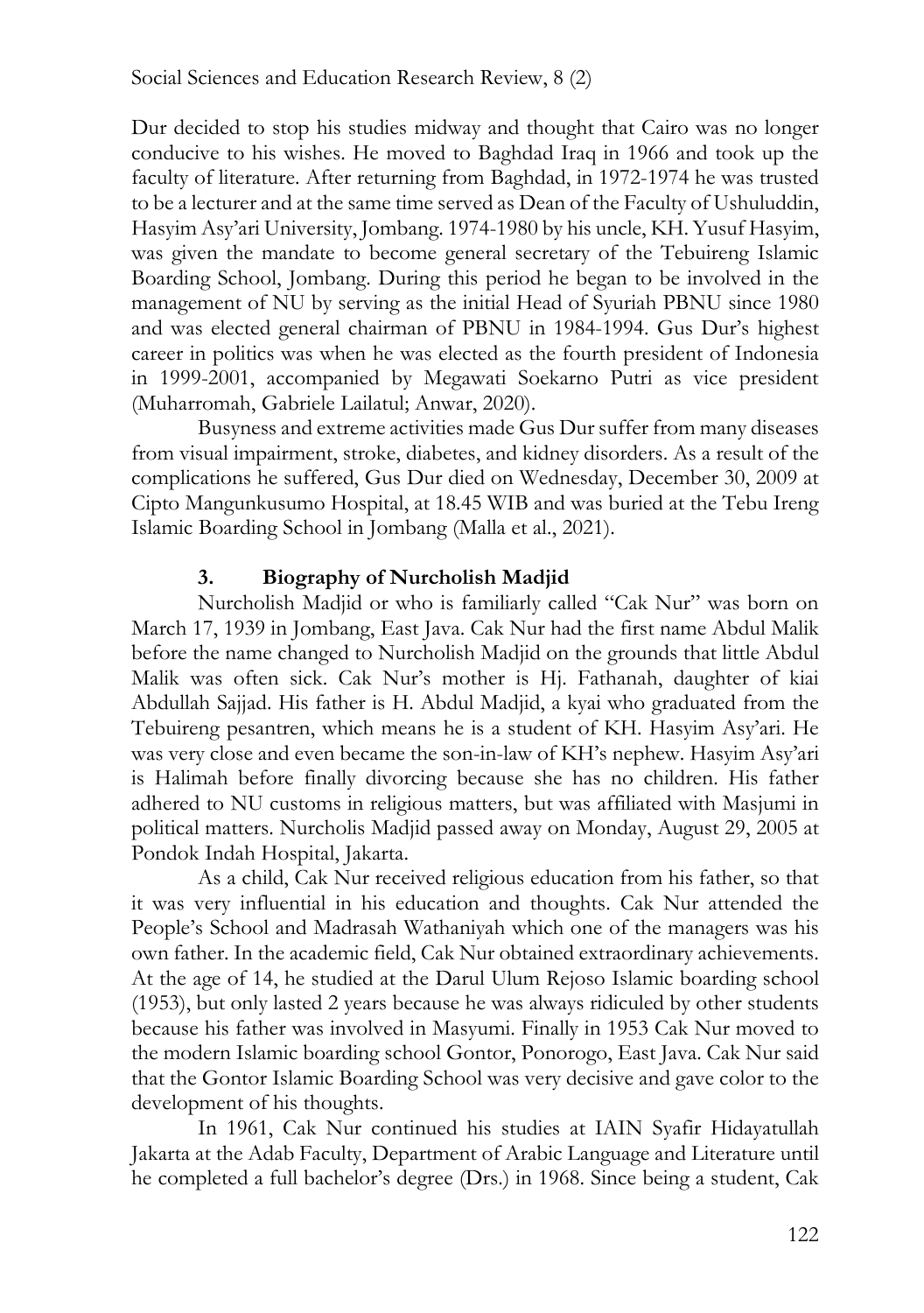Nur was active in the Islamic Student Association (HMI) until he became the General Chairperson PB HMI two periods (1967-1969) and (1969-1971). Then studied political science and Islamic philosophy at the University of Chicago in 1978-1984 under the guidance of a Muslim scientist Neo-modernism from Pakistan named Fazlur Rahman so that he received a Ph.D. in the field of Islamic Philosophy (Khaeroni, 2021).

Upon his return to Indonesia, Nurcholish Madjid taught at the Adab Faculty in addition to the Postgraduate program until he became a Professor. Cak Nur also briefly became the Dean of the Postgraduate Faculty in 1985. In 1986, Nurcholish Madjid and several Islamic reform figures founded and led the Paramadina Waqf Foundation which is engaged in educational institutions and officially launched on October 28, 1986 at the Sari Pon Pacific Hotel. Furthermore, since 1991 he has also served as Chairman of the Expert Council of the Indonesian Muslim Intellectuals Association (ICMI), a member of the National Human Rights Commission (Komnas HAM) in 1993 and is also listed as a member of the People's Consultative Assembly of the Republic of Indonesia (MPR-RI) in 1995 (Nabil Amir & Abdul Rahman, 2021).

# **4. Multicultural Islamic Education in the Perspective of Gus**

**Dur**

Some of Gus Dur's version of multicultural Ideas are: a. Indigenization of Islam

Gus Dur gave birth to an idea called "Indigenization of Islam", which is an effort to integrate Islam with local culture. The idea of Indigenization of Islam in the style of Gus Dur wants to show Islam as a religion that is friendly and appreciative of local contexts while maintaining the existing cultural reality (multiculturalism). Gus Dur was against uniformity, because the uniformity that occurred would not only kill the cultural creativity of the people but also alienate Islam from the mainstream of national culture. The differences between us, should be considered as the wealth of the nation.

This idea is in line with the dimensions of multicultural Islamic education which upholds local cultural identity without discrimination, especially differences in religion, race, ethnicity, and other diversity. The use of local culture in multicultural-minded learning can enrich, develop, and strengthen local culture as a national culture. Indigenization of Islam indirectly reflects the goal of Islamic education, namely to form perfect individuals who are intelligent and uphold ethics, morality, and respect for differences (Bashri, 2021).

b. Democracy and Human Rights

Democracy is very thick with sovereignty in the hands of the people. A truly democratic country certainly leaves all affairs in the hands of the people and upholds human rights. What is clear is that the people want justice, well-being in physical and spiritual life, both materially and spiritually. With the fulfillment of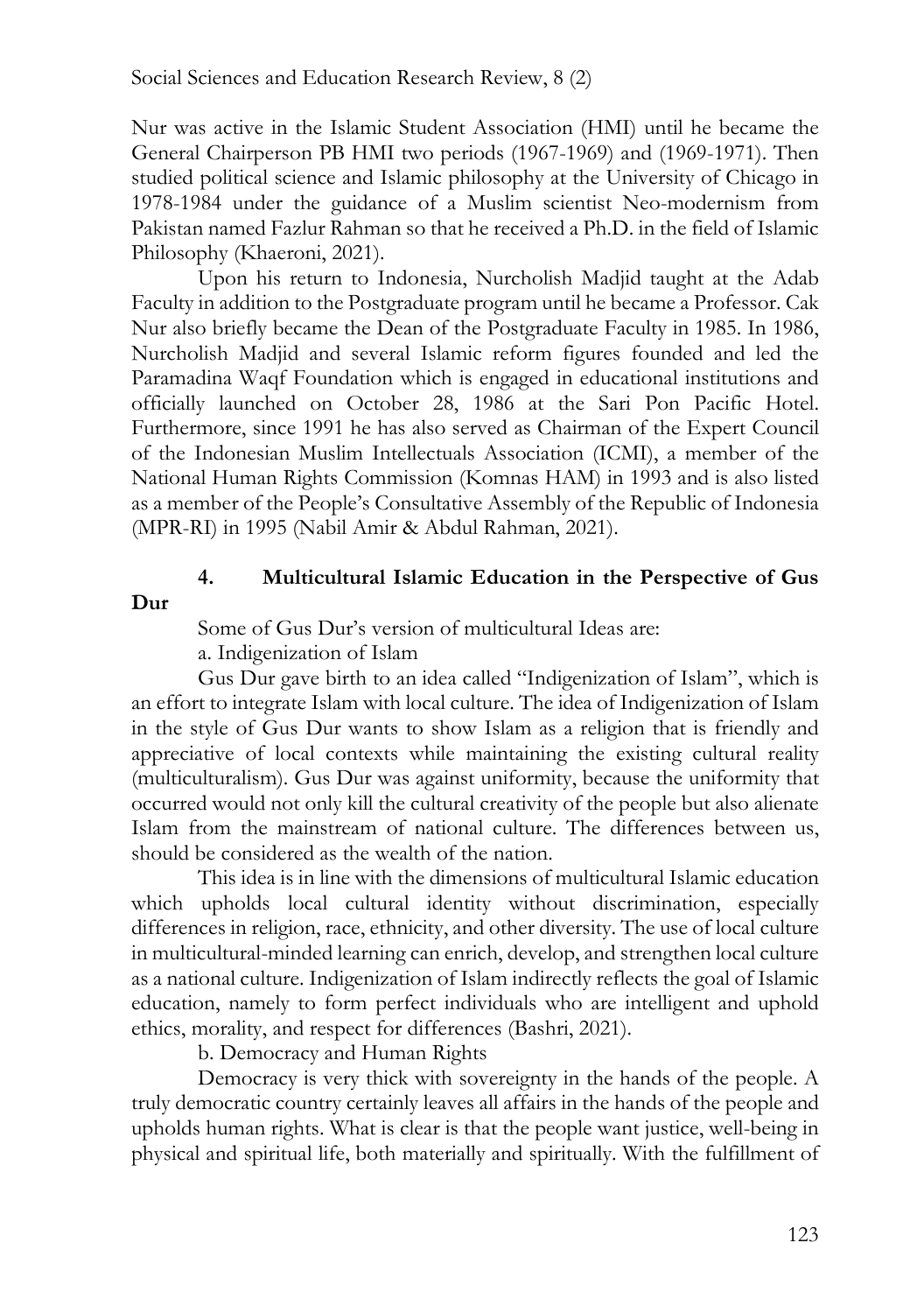all people's rights, the life of the nation and state will be beautiful with its plurality while respecting the opinions and principles of each individual's life.

In line with that, multicultural education is an appropriate educational strategy as the basis for upholding democracy and human rights. Multicultural education can be applied in learning by using the cultural differences that exist in students so that the learning process is more effective and multicultural values are still achieved. Multicultural education trains and builds the character of students to be able to be democratic, humanist, and pluralist in their environment by not forgetting the values of religiosity (Rafif, 2021).

c. Humanism and Pluralism

Gus Dur said that the harmony of religious and state life did not arise from the same thing, but was born from different perspectives and knitted together harmoniously, not denying each other that could lead to conflict and violence. Gus Dur believes that the plurality that exists is a necessity in human life. Multiculturalism itself grows as an understanding that respects humanism, so that its rights and obligations are fulfilled as creatures whose existence, opinions, and all life activities must be recognized.

Multicultural education adheres to the ideology of humanism that emphasizes the human element. These humanistic values return to belief in God's truth, treatment that is wise and honorable to himself, builds the spirit to be loyal to others, and treats the universe as he treats himself. Multicultural education with a humanitarian orientation is expected to make people who animate humanistic values without losing their respective identities. Multicultural Islamic education recognizes plurality, a learning tool for cross-border encounters, and transforms indoctrination into dialogue.

As for the concept of multicultural Islamic education in Gus Dur's perspective, Abdurrahman Wahid's view on multicultural Islamic education, he explained that in the life of the nation, Muslims need to dialogue and cooperate with other people so that humans continue to learn and are able to coexist with other people. This must be applied in multicultural Islamic education by allowing diversity in Islamic education as it is so that it is not rigid. All human beings are equal, regardless of their origin, gender, ethnicity, race and nationality (Muhyidin, 2020).

Islamic education requires diversity without eliminating the existence of the existing culture. Islamic educational institutions must be confident in facing the challenges of globalization with their respective cultures. Multicultural-based Islamic education is a solution offering in minimizing various criminal acts in the name of religion, ethnicity, and irresponsible radical actions (Saeful Ridhwan MZ, 2019).

The purpose of multicultural Islamic education. In the book of "My Islam, Your Islam, and Our Islam", Abdurrahman Wahid said that the main goal of multicultural Islamic education is to guide and deliver people to become complete, independent and free from the shackles of oppression. Multicultural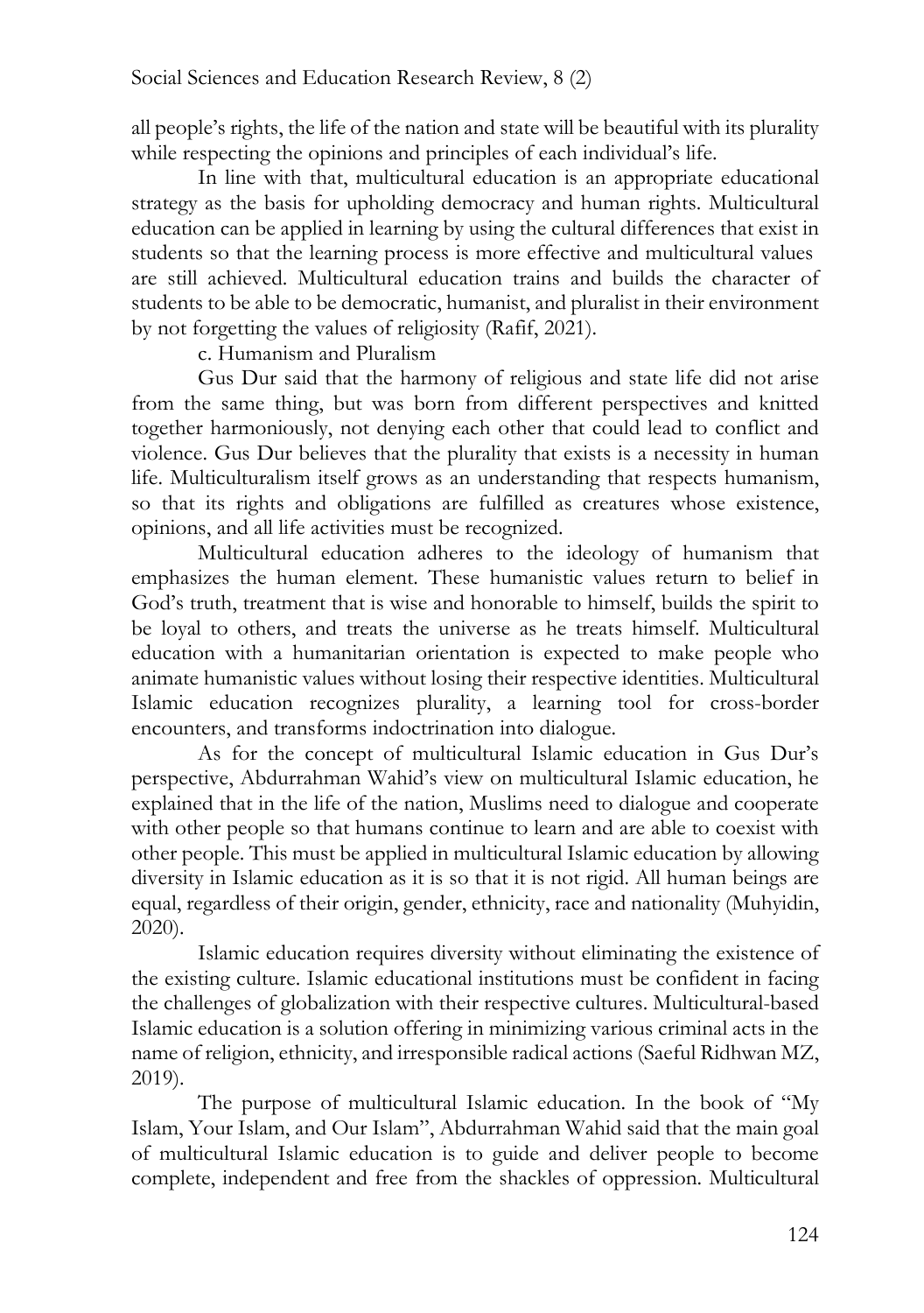Islamic education seeks to make the world of education aware that there is no single authority that can impose uniformity and a single point of view, this must be avoided because uniformity will actually lead to sectarian and exclusive attitudes.

Gus Dur views multicultural Islamic education as a renewal movement and a process to create an equal educational environment for all citizens. This education provides every student with a guarantee to have the opportunity to achieve maximum performance according to their abilities (Muhyiddin, 2019).

The concept of educators in multicultural Islamic education. Abdurrahman Wahid emphasized that in multicultural Islamic education educators are required to use a diverse and democratic approach by minimizing and avoiding students from the form of uniform patterns of thought, ideas and opinions. So that it stimulates students' critical and creative thinking skills in looking at the diversity that develops around them (Khaqim, 2019).

Gus Dur describes educators as those who are competent, professional, charismatic, and have broad insight into harmonization and high humanization in creating multicultural education. Gus Dur himself during his lifetime became an example of an educator who dared to apply freedom in educating, respecting the rights and obligations of each individual, and providing free space to express his thoughts (Anam et al., 2019).

The curriculum in Gus Dur's view must adapt to the existing diversity, without trying to impose uniformity. The implementation of Islamic education in Indonesia can be in the form of formal education such as in schools, as well as non-formal education such as in recitation, social gathering, and so on. However, non-formal education is often neglected. The diversity of the implementation of Islamic education should be complete and not ignore the existing reality.

Gus Dur emphasized the appreciation of the differences between each Islamic educational institution, both formal and non-formal. The educational curriculum is adapted to the conditions of diversity that exist in each Islamic educational institution. Where the curriculum development initiated by Gus Dur is based on cultural principles with a multicultural approach (Al-Qadri, 2020).

Islamic Religious Education which is synchronized with Gus Dur's idea of Indigenization of Islam carries a dialogical approach method to instill awareness of living together in diversity and difference. This educational method is built on the spirit of equality and equality, mutual trust, mutual understanding and respect for similarities, differences and uniqueness. Multicultural Islamic education recognizes plurality, is a learning tool for cross-border encounters, is free of prejudice and racism, and transforms indoctrination into dialogue (Nasrowi, 2020).

Besides that, Gus Dur also said that multicultural Islamic education also needs to apply coaching and training methods on increasing student motivation to learn. The learning system must be able to balance theory and practice in its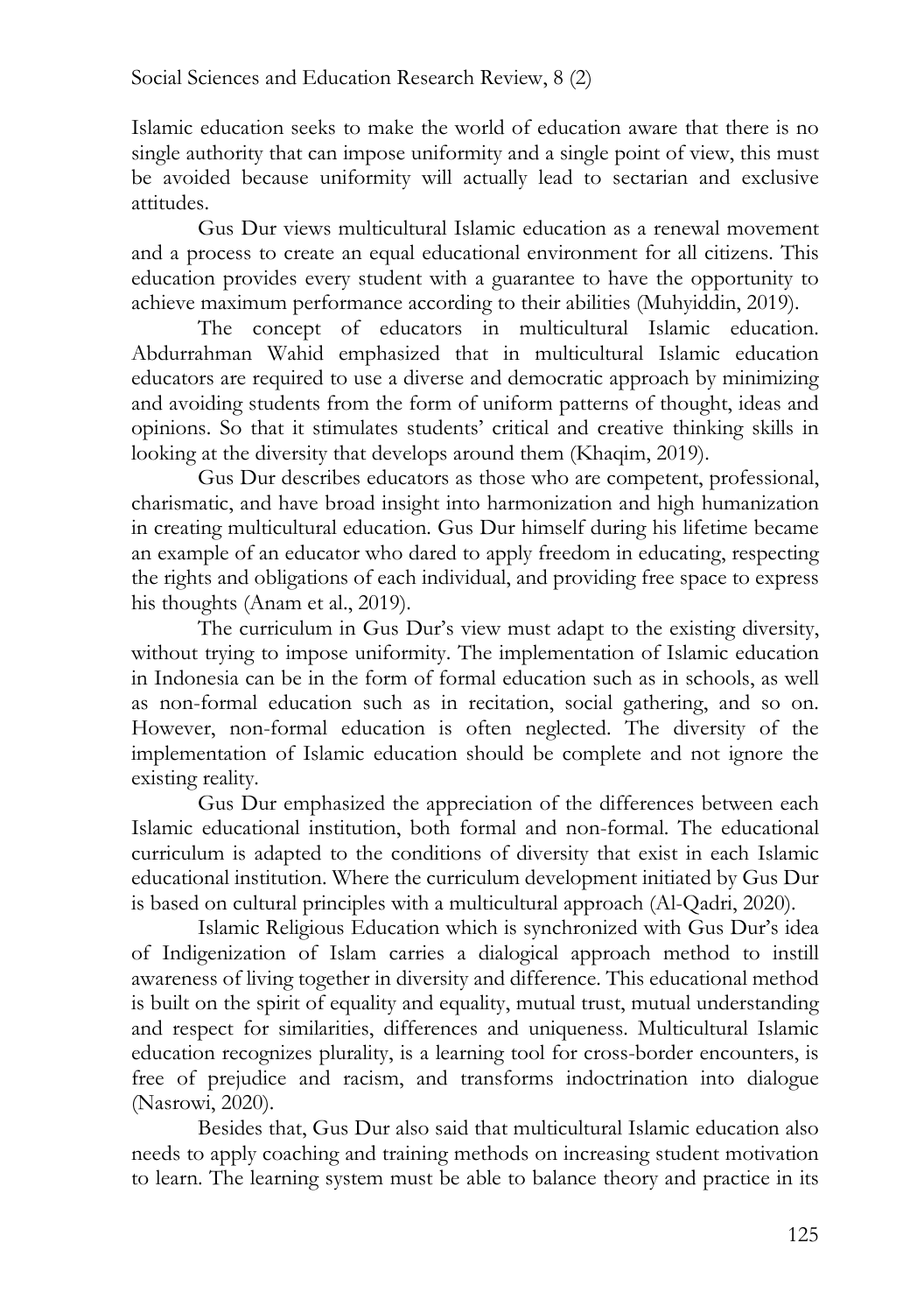implementation so that students do not experience boredom of thinking and are ready when required to apply their knowledge in society and the world of work.

In developing a multicultural Islamic education curriculum, Gus Dur said that the orientation of education must be comprehensive, covering cognitive, affective, and psychomotor aspects. So the assessment or evaluation must also cover these three aspects. In addition to the three normative evaluations, Gus Dur also explained the need for coaching and training related to community development. So, evaluation can also be done when students are directly involved in the community by practicing their knowledge while also learning with the community.

Evaluation in multicultural Islamic education is emphasized on students' awareness of cultural diversity and the various biases that exist in society. Evaluation of multicultural-based learning is seen from the understanding and attitudes of students who can appreciate diversity and differences in society (Arif, 2020).

## **5. Multicultural Islamic Education in Cak Nur's Perspective**

Some multicultural ideas according to Nurcholis Madjid can be explained as follows:

#### a. Islamic universalism

The source of the idea of Islamic universalism is the notion of the word of Islam itself, namely submission, submission and obedience to Allah. Islam is called a universal teaching because it is full of human values that are universal or comprehensive, owned by every human being on earth. Islam within the framework of universalism applies to all people in every place and time (*al-islam shahih fi kulli Zaman wa Makan*). Islam as a teaching for all mankind, does not depend on language, place, people, or groups, a source of mercy for the whole world.

In Nurcholish Madjid's view, multicultural Islamic education has the spirit of Islamic universalism, namely education is a process of developing all human potentials that respects and recognizes plurality and heterogeneity as a consequence of ethnic, ethnic, and religious cultural diversity. Multicultural Islamic education views that diversity does exist, but not as a barrier or reason for discrimination against certain groups (Sulbi, 2021).

b. Tolerance and Universal Harmony

Nurcholish Madjid views tolerance as giving freedom to fellow human beings to practice their beliefs or regulate their lives and determine their own destiny, as long as it does not conflict with the requirements for creating order and peace in society. The principle of brotherhood in Islam is based on the view that even though humans have religious backgrounds, nationality, ethnicity, gender, culture and traditions are different but they have elements in common in terms of origins, processes, necessities of life, and places of return.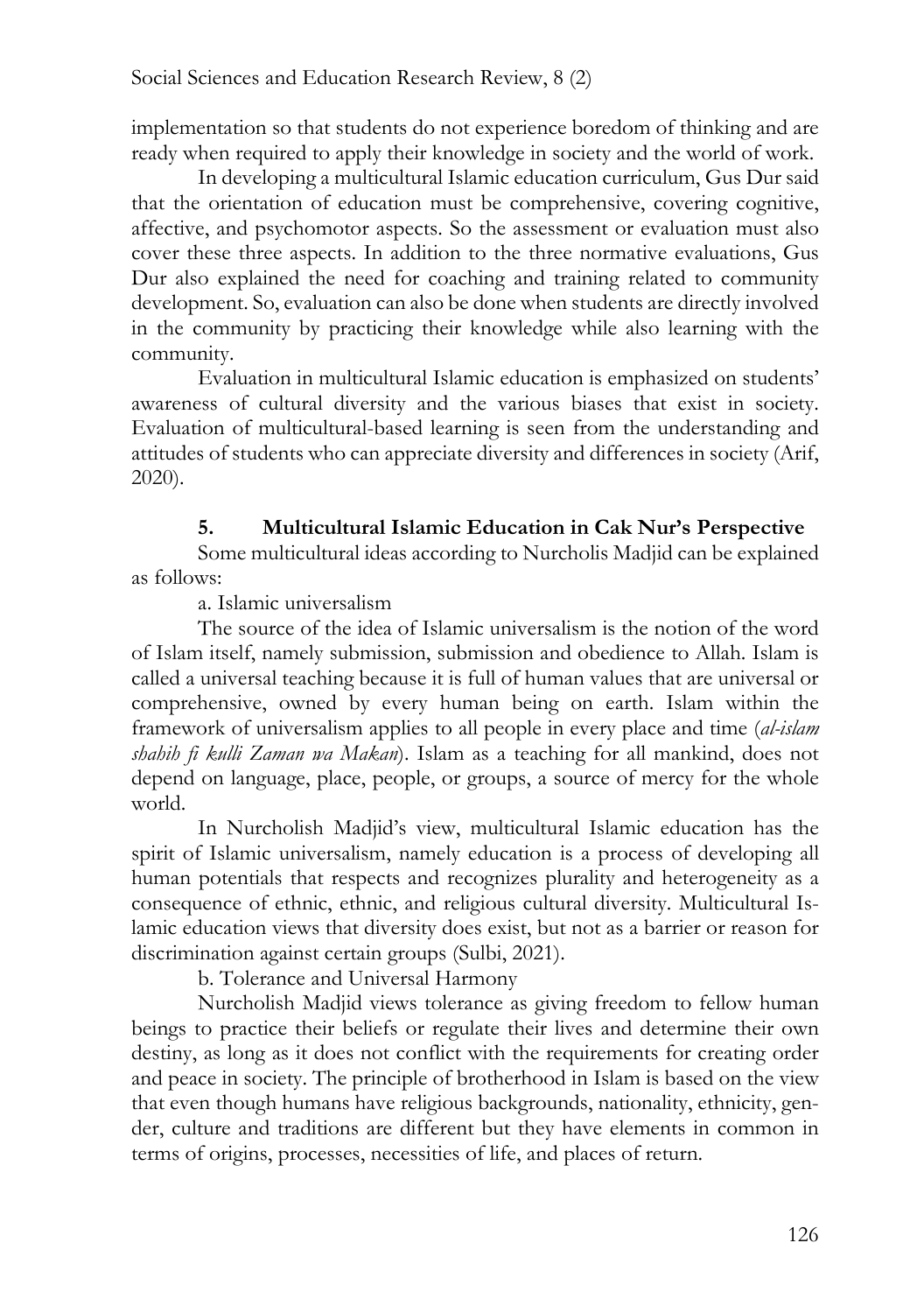Islamic teachings about tolerance are in line with multicultural Islamic education which requires an appreciation of diversity in society. Multicultural Islamic education is designed to instill tolerance from simple to complex. This must be carried out intensively to deliver students to individual and social piety and mutual understanding that differences can complement, fill and contribute so that harmonious and peaceful relations are realized and far from conflict due to these differences (Abdullah, 2021).

#### c. Human rights

Islam teaches that each human soul has the same value and dignity as other human beings in the world. Characteristics of Islamic teachings that protect all human rights, namely the right to life, the right to religion, the right to think, the right to have offspring, and the right to obtain, own, protect and use property. According to Nurcholish, true humanity must be based on a sense of divinity because true humanity must aim to please God. The understanding of humanity taught by religion is believed, lived and practiced as an important part of religiosity.

In line with the above idea, the internalization of human rights values is an important priority in the implementation of multicultural-based education in Indonesia. The internalization of human rights values aims to strengthen the formation of the human spirit. Multicultural Islamic education provides equal space and place for the interests of individuals and cultural groups, without prioritizing/overriding the rights of individual interest groups (Mustofa, 2021).

The concept of multicultural Islamic education. Nurcholish Madjid revealed that plurality and multiculturalism are the rules of Allah (*Sunnatullah*) that cannot be denied and denying the law of cultural pluralism will only cause endless upheaval. Multiculturalism is not just a social phenomenon, but is a necessity that is not only co-existence, but pro-existence. Multiculturalism in Islamic education is not only seen as a fact that is just left to exist, but is something that must be grown and developed in the context of the good of life.

The concept of multiculturalism in religious education (Islam) can foster internal and inter-religious dialogue with an egalitarian position. Through the concept of multiculturalism in religious education developed by Nurcholish, religious communities regardless of their religion are positioned parallel, without any subordination and domination of one another, but are equally seen as servants of God who seek the truth and greet each other. It is very important to instill an optimistic and open perspective and attitude in multicultural Islamic education (Rosida et al., 2021).

The purpose of multicultural Islamic education by Cak Nur is to emphasize that Islam is a universal religion, for all mankind in the universe. Islamic education seeks so that humans can achieve faith in Allah, God Almighty by understanding diversity (*as caliph fi al-'ard*). The multicultural principle fosters an attitude of accepting differences that arise as a response from a plural and pluralistic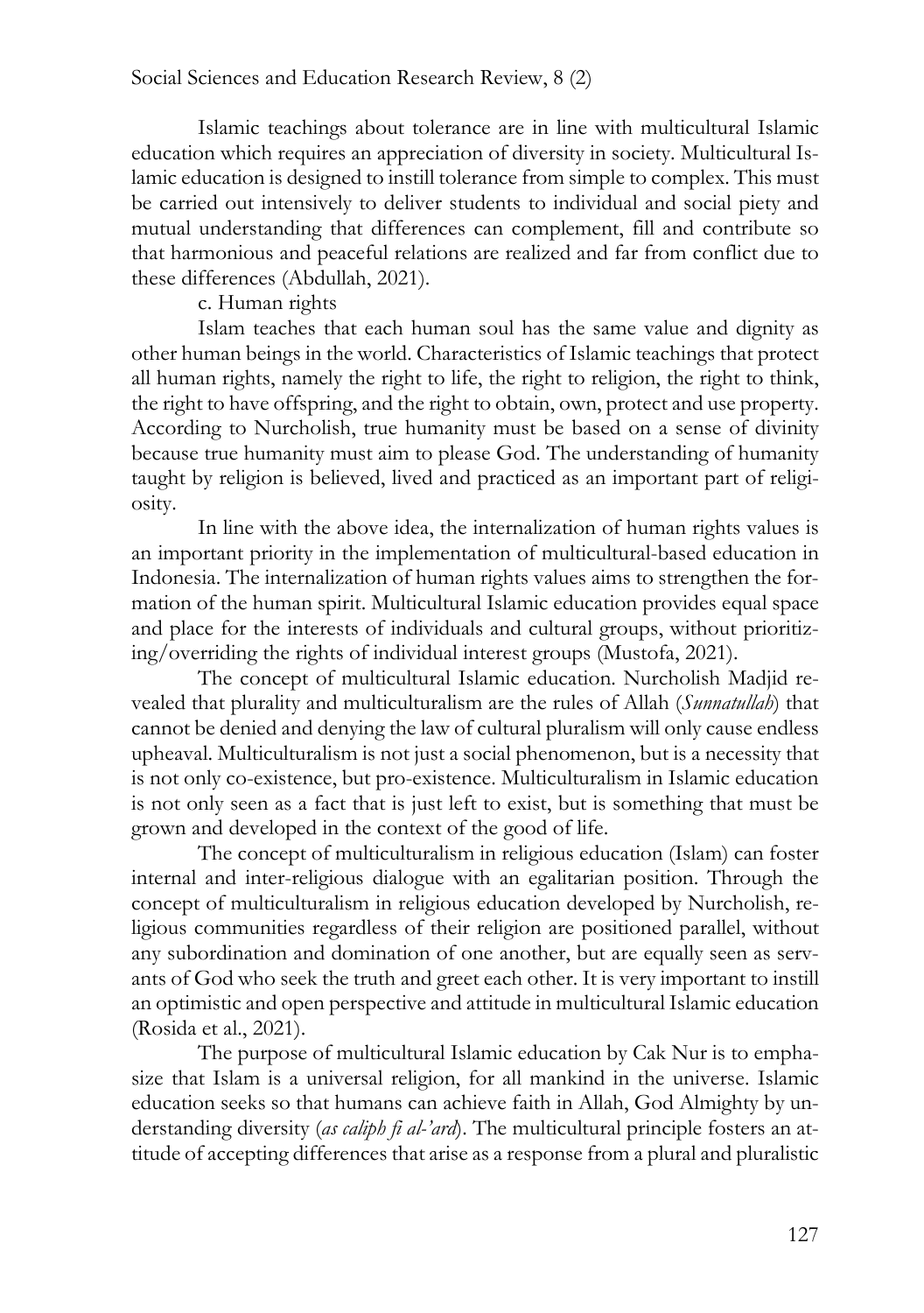society. The pluralistic socio-cultural conditions require a common ground in the common values of all the same groups (Nasution et al., 2020).

This multicultural-oriented Islamic education is oriented to the formation of individual piety, personality, and noble character, obedience and obedience as an attitude of submission to God based on the Qur'an and al-Hadith. Multicultural education seeks to lead students to become the caliph of Allah who is able to prosper nature with local wisdom, tolerance, moderate and inclusive understanding (Barton et al., 2021).

Educators in multicultural Islamic education. Cak Nur views the Prophet Muhammad as an ideal educator figure. As an educator, Prophet Muhammad SAW at that time was very charismatic, democratic and humanist in dealing with his people of different ethnic groups. He has always been a role model for his people (Riyadi & Adinugraha, 2021). Islamic religious educators must have behavior that is in accordance with universal divine values such as being devoted to God Almighty and having good character in every action (Naim & Muhajir, 2020).

In accordance with Cak Nur's conception of Islamic thought regarding inclusive Islam, educators must be able to be socially oriented with their environment without having the most correct principles and discriminating against different groups, religions, ethnic groups, and groups. Multicultural Islamic education teachers should have an inclusive nature and act objectively due to considerations of religious, family, and social background, must be communicative, friendly and polite to anyone (Mukhtar, 2021).

Nurcholish Madjid idealized Islamic education in the style of the Medina community which was applied to the multicultural Islamic education curriculum. Cak Nur emphasizes the appreciation of differences within the scope of an educational institution, where in one educational institution there is diversity brought by each individual. So that the curriculum is adapted to the existence of different individuals in an educational institution. According to Nurcholish Madjid, the educational curriculum must give additional weight that is relevant to modern life and enlightens the intellectual and spirituality of students (Hidayatulloh, 2020).

The curriculum of multicultural Islamic education must emphasize the values of humanism, pluralism, democracy, peace, unity, and social justice. The education curriculum integrates religious knowledge and general science to eliminate the gap between the dichotomy of these sciences (Adinugraha et al., 2018). This multicultural learning also develops a student-oriented pattern so that students are not only consumers of education but also producers by continuously thinking and mastering religious and general sciences orally and in writing (Amali, 2019).

In the implementation of multicultural Islamic education, Cak Nur puts forward the tradition of Islamic education of the Prophet Muhammad in Medina in the Medina charter. Like what the Prophet did at that time, he prioritized democratic methods in educating by taking into account the diversity of students'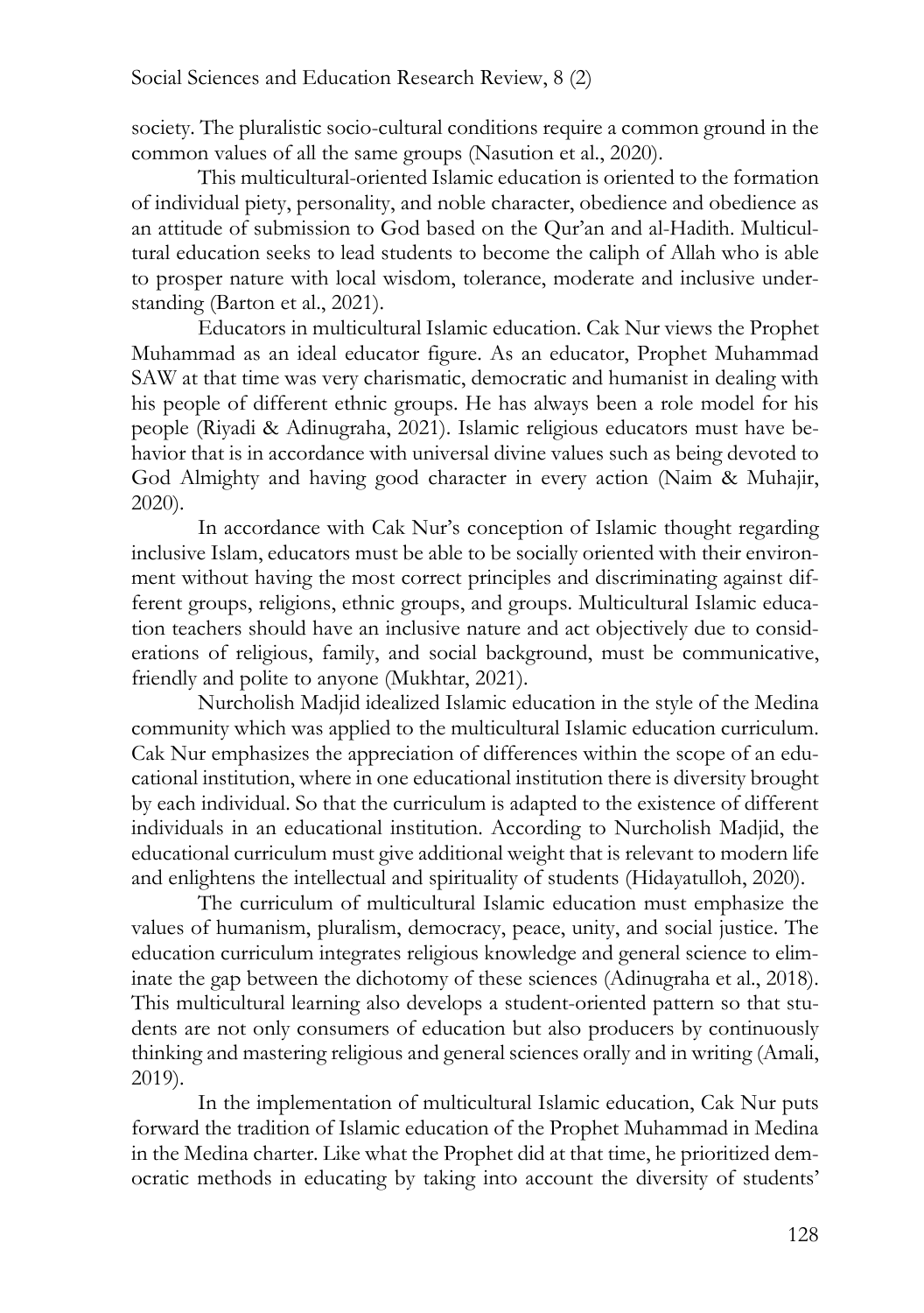backgrounds and the basis for equal rights and obligations for all individuals and groups. Democracy in learning is also done by applying the widest possible opportunity and opportunity for students to ask questions, argue, and appreciate every idea and idea, whether true or not (Nurdin, 2016).

Besides the democratic method, Cak Nur also believes in the importance of implementing guidance and development in multicultural Islamic education. It means that Islamic education unites physical and spiritual as a process of coaching and guidance that is carried out based on the Qur'an and as-Sunnah to develop the potential of students in studying social facts and developments of the times to form human beings who are intellectually intelligent and respect values and plurality value (Adinugraha & Ulama'i, 2020).

According to Nurcholish Madjid, evaluation is not a tool to judge students, but evaluation aims to map the skills and disciplines mastered by students and there is no uniformity effort. Because the potential and tendencies of students are different, evaluation must respect the diversity of students. The evaluation must touch the three domains that are the goals of multicultural Islamic education, namely affective, cognitive, and psychomotor (Munir, 2018).

In Nurcholish Madjid's view, evaluation is more important to be carried out daily with notes on student progress and process evaluation is more important than objective evaluation. The success or failure of this multicultural Islamic education is seen from the process that students go through in developing into a pluralistic, inclusive, and respectful person. When the process goes well, then the goals of multicultural Islamic education that have been outlined can be judged to have been achieved

## **6. Comparative Analysis of Multicultural Islamic Education**

KH. Gus Dur and Cak Nur grew up in a *pesantren* education environment that was thick with religious life and continued their wanderings to foreign universities which made their minds open to the Western world. Gus Dur and Cak Nur have nicknamed neo-modernism figures, where they still maintain the typical Indonesian Islamic treasures, and are also interested in Western criticism. From the above background, in terms of initiating multicultural Islamic education, Gus Dur and Cak Nur have the same ideas.

These equations include the following:

1. Multicultural Ideas

Gus Dur in initiating multicultural Islamic education based on his progressive ideas, namely the idea of Indigenous Islam, the idea of democracy and human rights, and the idea of humanism and pluralism. Cak Nur in line with that also initiated progressive ideas in conceptualizing multicultural Islamic education, namely the idea of Islamic universalism, the idea of universal tolerance and harmony, and the idea of human rights.

From each of Gus Dur and Cak Nur's multicultural ideas, it indicates that multicultural Islamic education as education that protects local cultural identity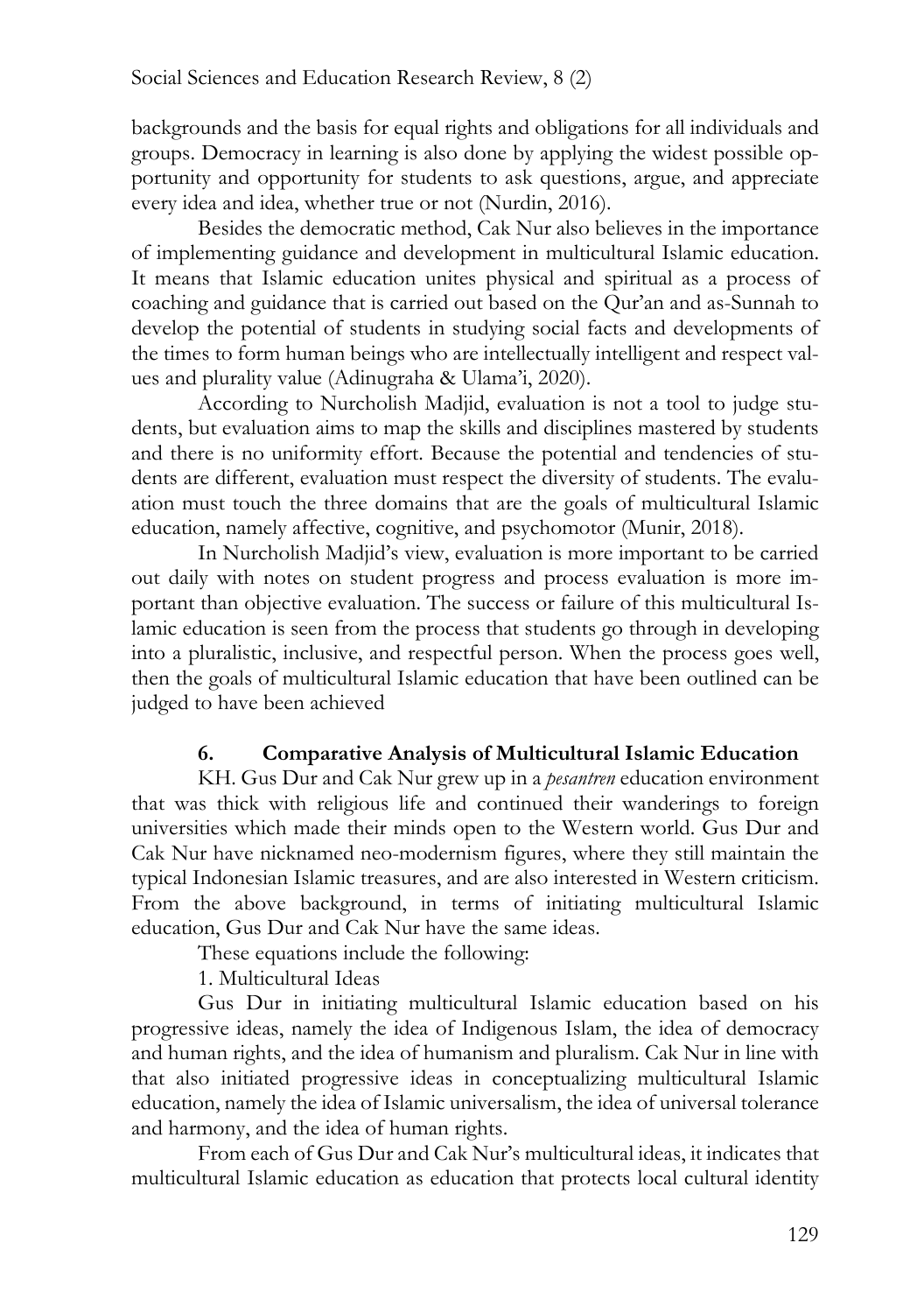and diversity is synchronized with Islamic teachings as a religion of mercy for the universe, built on tolerance, equality, equality, and humanity in the midst of a pluralistic society without discrimination of gender, ethnicity, nation, race, religion and other differences.

2. The Purpose of Multicultural Islamic Education

The purpose of multicultural Islamic education developed by Gus Dur is to guide and deliver people to become complete, independent, and free from the shackles of oppression. Multicultural Islamic education seeks to make the world of education aware that no single authority can impose uniformity, because uniformity will only create sectarian and exclusive attitudes. Furthermore, the goal of multicultural Islamic education according to Cak Nur is to guide individuals to become perfect human beings (*insan kamil*) as *khalifah fi al-ardli* who are able to accept pluralism as it is and foster healthy shared attitudes such as tolerance, openness, justice, and freedom by finding common ground (similarity) of all groups.

The two figures wanted multicultural Islamic education to be able to present a perfect, complete and free educational output from the shackles of oppression and uniform traditional patterns. Accepting the diversity of each individual with open arms and full of tolerance regardless of ethnic background, religion, race, nation, and culture

3. The Concept of Multicultural Islamic Education

Abdurrahman Wahid emphasized that in multicultural Islamic education, educators are required to use a diverse and democratic approach by minimizing and avoiding students from the form of uniformity of thought patterns, ideas and opinions. Abdurrahman Wahid described an educator as one who is competent, professional, charismatic, and has broad insight into harmonization and high humanization in creating a multicultural education.

Cak Nur views that an educator must imitate the leadership of the Prophet Muhammad in Medina. Educators must have a humanist, democratic, charismatic, inclusive character, be a role model and socially oriented with the environment without assuming the most self-righteous. An educator must understand the diversity of students, whether from religion, ethnicity, race, and ethnicity without forcing uniformity.

From the explanation above, it can be concluded that Gus Dur and Cak Nur view that an ideal educator must be professional, charismatic, democratic, broad-minded, humanist, inclusive, being a role model and socially oriented. An educator must also be able to understand the diversity brought by students. All of these characters exist in the Prophet Muhammad as a role model for mankind.

4. Multicultural Islamic Education Method

Abdurrahman Wahid adopted a dialogical method to instill awareness of living together in diversity and difference. This educational method is built on the spirit of equality and equality, mutual trust, mutual understanding and respect for similarities, differences and uniqueness. Coaching and training methods are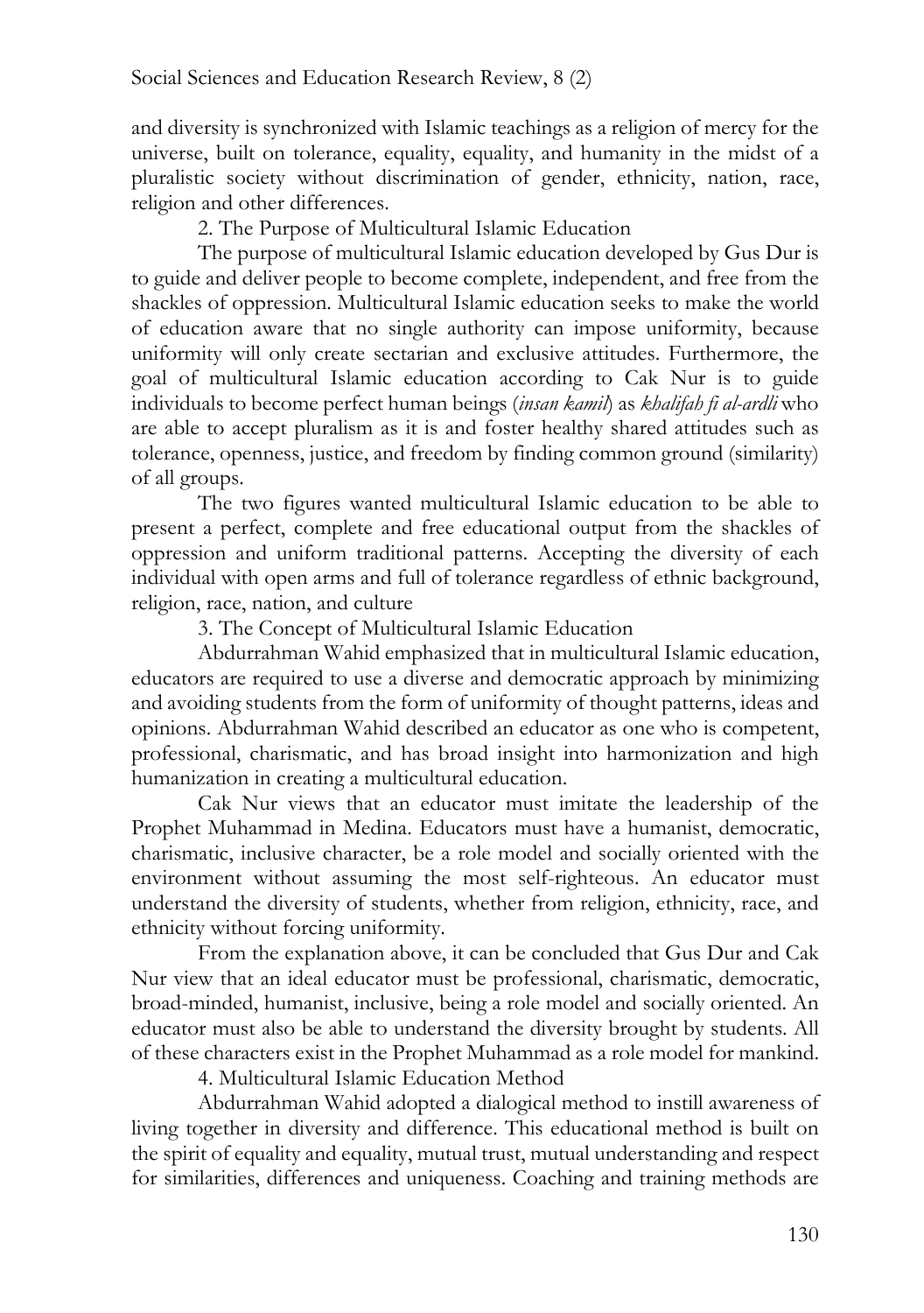also important to increase learning potential and motivation so that students have a high and lifelong interest in learning.

In terms of multicultural Islamic education methods, Nurcholish Madjid puts forward democratic methods in educating by taking into account the diversity of backgrounds between one student and another. Democracy requires a foundation of equal rights and obligations for all individuals and groups. As well as providing physical and spiritual coaching and guidance methods to develop the potential of students in learning the facts of diversity (Khasanah et al., 2021).

It can be concluded that, in the method of multicultural Islamic education, Abdurrahman Wahid uses the term dialogical and Nurcholish Madjid uses the term democratic. However, the dialogical and democratic methods have the same core and common ground, namely methods that pay attention to the diversity of students with the spirit of equality and equality. In addition to coaching and training methods, dialogical methods and democratic methods in their various forms can teach the meaning of equal rights and obligations for all individuals and groups as well as train students to think critically, creatively, innovatively, and visionarily.

Some of the points above show that the thoughts of Gus Dur and Cak Nur have close correlations. However, between the two there are also differences that arise in initiating multicultural Islamic education. Differences in multicultural Islamic education from the perspectives of Gus Dur and Cak Nur are as follows: 1. The Concept of Multicultural Islamic Education

Abdurrahman Wahid explained that in the life of the nation, Muslims need to have dialogue and cooperation with other people with the aim of making Muslims continue to learn and be able to coexist with other people. All human beings are equal, regardless of their origin, gender, race and nationality. This must also be applied in multicultural Islamic education by leaving the diversity that exists in education so that it does not become rigid.

On the other hand, Cak Nur views multiculturalism as not just a social phenomenon, but as a necessity. The phenomenon of multiculturalism must be pro-existence. Multiculturalism in Islamic education is not only seen as a fact that is just left to exist, but is something that must be grown and developed in the context of the good of life.

It appears that Abdurrahman Wahid in dealing with diversity in education is to just leave it as it is, there is no need for uniformity. Meanwhile, Cak Nur stated that diversity should not be left alone, but its existence must be cultivated for the good of life so that it does not become extinct by the times.

2. Multicultural Islamic Education Curriculum

Abdurrahman Wahid said Islamic education in Indonesia has many learning models that can be in the form of formal education and non-formal education such as social gathering, recitation, markets, and so on. However, nonformal education is often neglected. The diversity of Islamic education must be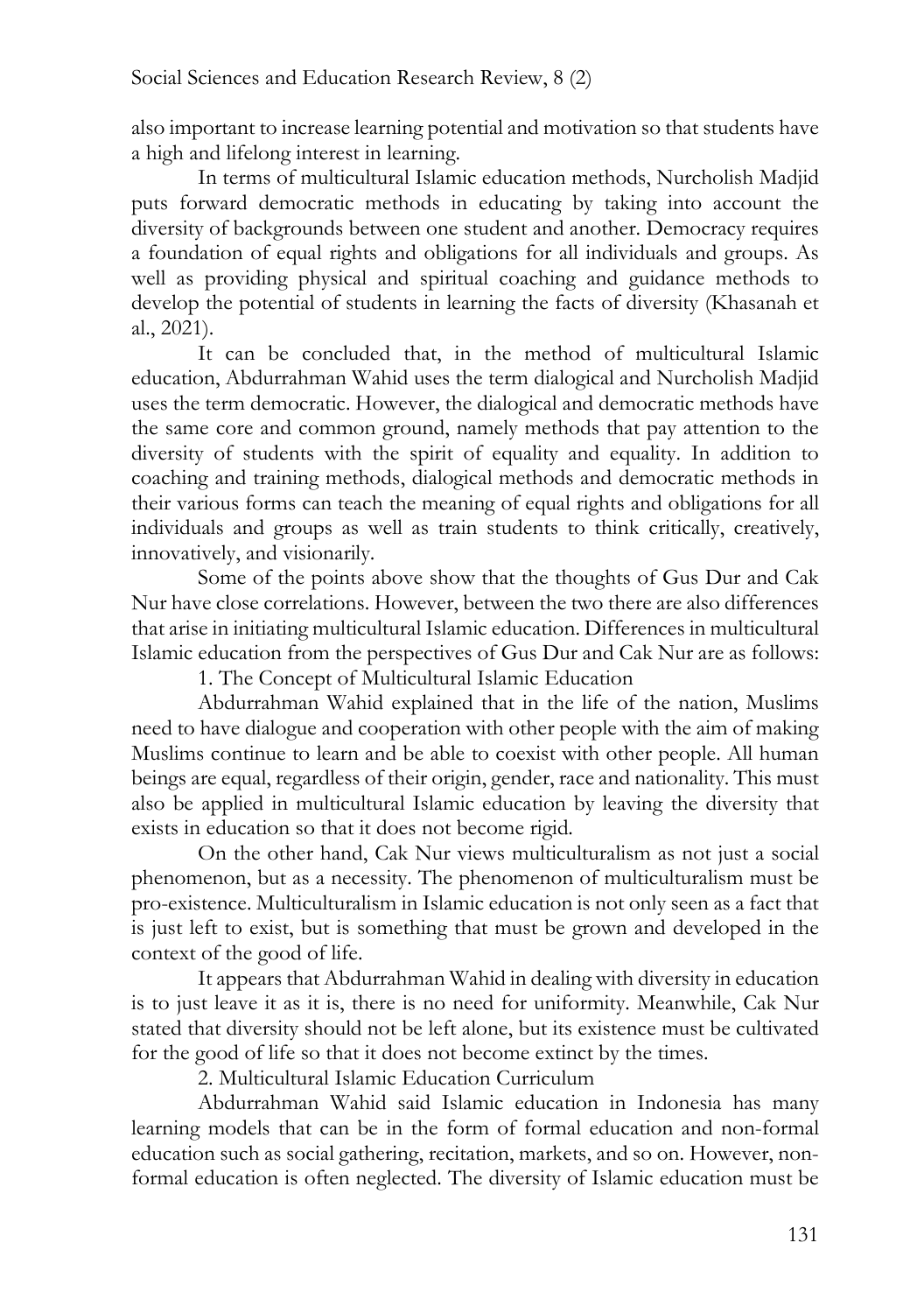complete and not ignore the fact that it exists. Abdurrahman Wahid emphasizes the differences in educational institutions, the curriculum is adapted to the conditions of diversity of each educational institution in the community. Curriculum development is based on cultural principles with a multicultural approach.

While Cak Nur, he idealized Islamic education in the style of the Medina community with multicultural Islamic education. Cak Nur emphasizes more on the appreciation of differences within the scope of an educational institution where in one institution there is diversity brought by each individual. So that the curriculum is adapted to the existence of all different individuals in one educational institution.

Abdurrahman Wahid wants a Multicultural Islamic Education curriculum that rewards the diversity of Islamic educational institutions both formal and non-formal in society, where the curriculum is based on multicultural principles. Meanwhile, Cak Nur puts forward an appreciation for the differences in diversity brought by each individual in an institution. Cak Nur is more focused on formal educational institutions such as the *Paramadina* educational institutions that he founded. So that all individuals who have different backgrounds get the same rights from these educational institutions.

3. Evaluation of Multicultural Islamic Education

In carrying out educational evaluations, Abdurrahman Wahid wants a comprehensive evaluation, both normative evaluations that include cognitive, affective, and psychomotor aspects, as well as evaluations in the form of coaching and training related to community development. Students go directly to the community by practicing their knowledge while learning new things with the community. Abdurrahman Wahid eliminates results-oriented evaluation, but rather process-oriented because the process is more important than the results.

Meanwhile, Cak Nur views that evaluation aims to map the skills and talents that are mastered by students without uniform efforts. Evaluation does need to be done thoroughly, but it is more important to do it daily through notes on the progress of students. The success or failure of this multicultural Islamic education is seen from the process that students go through in developing into plural, inclusive, and respectful individuals.

Both Gus Dur and Cak Nur agreed that the evaluation of multicultural Islamic education was carried out comprehensively in terms of attitudes, knowledge, and skills as well as evaluation in the form of coaching and training. However, in the technique there is a difference in emphasis. Abdurrahman Wahid emphasized that it is better to evaluate education through community coaching and development, where students are directly involved in learning and sharing knowledge with the community. Meanwhile, Cak Nur emphasized that the evaluation process that is more important is the evaluation that is carried out every day with daily notes containing the progress of students.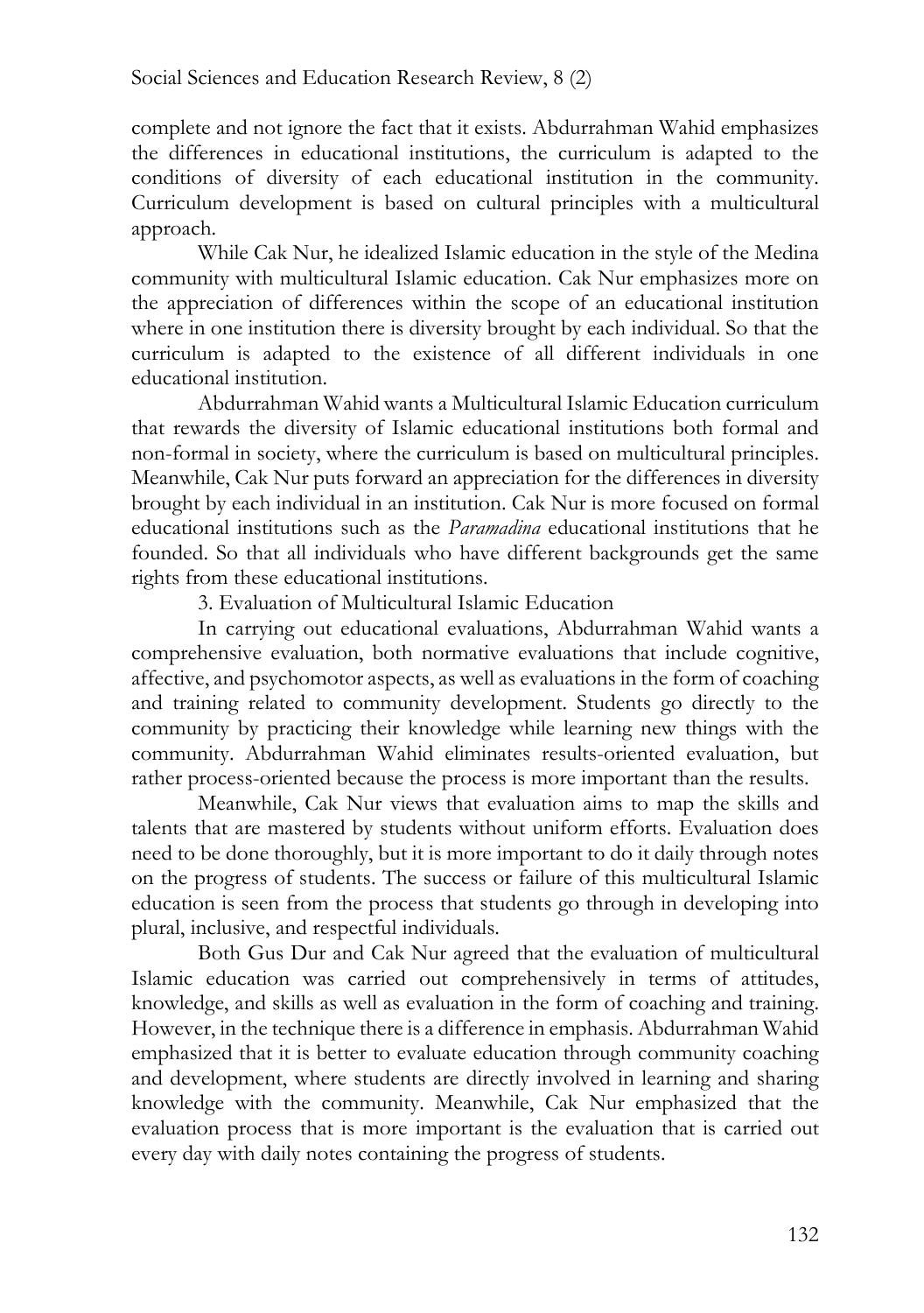# **7. The Relevance of Multicultural Islamic Education in Modern Era**

Indonesia is known as a country rich in diversity as a reality that should be preserved and developed. So there needs to be an understanding of equality between one group and another through education. Multicultural Islamic education is also in accordance with the motto of the Indonesian nation, namely *Bhinneka Tunggal Ika* (different but still one), where Islamic education is a forum for implementing this motto through integration with Islamic teachings and multicultural principles (ATMAJA et al., 2021). This is in accordance with the concept of multicultural Islamic education according to Gus Dur and Cak Nur.

Departing from the concept above, the objectives of multicultural Islamic education from the perspective of Gus Dur and Cak Nur are obtained in accordance with the goals of today's national education as regulated in the National Education System Law no. 2 of 2003 chapter II article 3 which reads: "National education functions to develop capabilities and shape the character and civilization of a dignified nation in the context of educating the nation's life, aiming at developing the potential of students to become human beings who believe and fear God Almighty, have noble character, are healthy, knowledgeable, capable, creative, independent, and become a democratic and responsible citizen."

The goals of national education are relevant to the goals of Gus Dur and Cak Nur's multicultural Islamic education, namely the realization of ideal, perfect, whole, and free students from the shackles of oppression. Students who believe in God Almighty, are civilized, have noble character by fostering an attitude of tolerance, openness, competence, democracy, and upholding human rights.

Furthermore, in terms of the concept of educators, Gus Dur and Cak Nur agree that an educator must be broad-minded, competent, charismatic, humanist, democratic, and can be a role model. Educators are asked to use a diverse and democratic approach as a form of understanding the diversity of students from ethnicity, religion, race, ethnicity, gender, and other differences.

The criteria for an educator according to Gus Dur and Cak Nur are in line with Law no. 14 of 2005 concerning Teachers and Lecturers Chapter IV Article 10 paragraph (1) which essentially states that teachers must master four mandatory competencies, namely pedagogic competence, personality competence, social competence, and professional competence. An educator must be able to manage learning well, effectively, educate, and dialogue, have a qualified personality, have noble character, and be authoritative, and be an example for students and the community. Educators must also be able to socialize and get along politely and respect diversity as part of society. And educators must be competent and professional in their fields.

In curriculum development, Gus Dur and Cak Nur argue that the multicultural Islamic education curriculum requires the elimination of the dichotomy of science, educational orientation that emphasizes affective and psychomotor aspects with student-oriented and process-oriented patterns. Learning is not just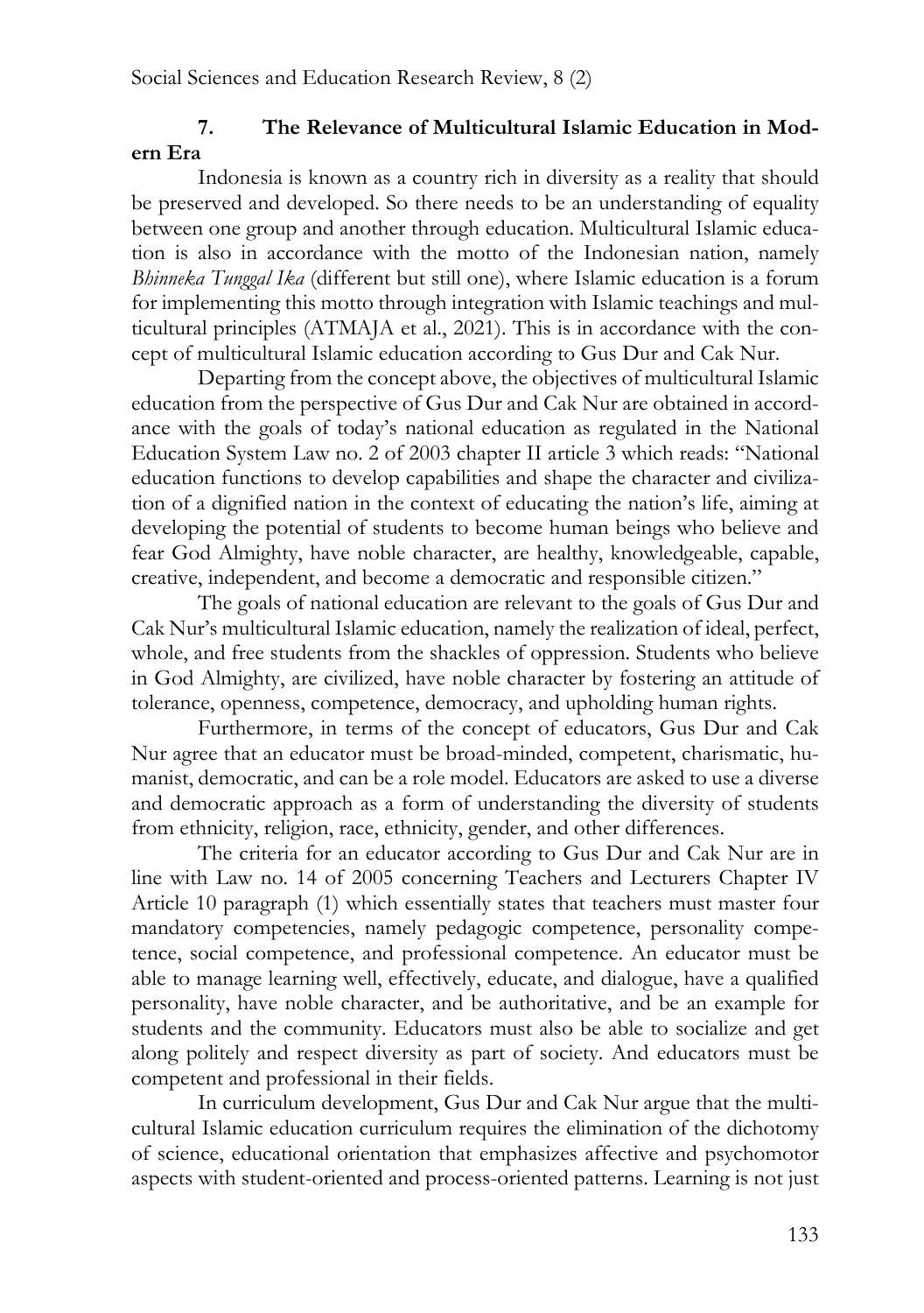a transfer of knowledge but also includes the transfer of values and skills and character building. Gus Dur wants a curriculum that rewards the diversity of Islamic educational institutions both formal and non-formal in society, where the curriculum is based on multicultural principles. Meanwhile, Cak Nur puts forward an appreciation for the differences in diversity that each individual brings in an institution, so that all individuals with different backgrounds get the same rights from the educational institution.

The multicultural Islamic education curriculum of the two figures is relevant to the current educational curriculum, namely the 2013 Curriculum. The 2013 curriculum rewards every difference so that every formal and non-formal institution can express and complement each other and each individual also has the same rights. The orientation of the 2013 curriculum eliminates the dichotomy of science covering four core competencies, namely, Spiritual (KI-1), Social/Affective (KI-2), Knowledge (KI-3), and Psychomotor (KI-4) with student-oriented and process-oriented learning patterns. . The 2013 curriculum emphasizes the transfer of values, skills as well as character building.

Then with regard to learning methods, multicultural Islamic education Gus Dur and Cak Nur both put forward a democratic and dialogical method where educators and students as well as between students must pay attention to diversity in terms of backgrounds, mindsets, and opinions. The learning method used requires students to play an active role in the learning process, not only as learning objects but also as learning subjects. Methods that are coaching and training are also needed to improve the physical, spiritual, and intellectual qualities of students so that they become physically and mentally healthy, intelligent, critical, creative, and open individuals.

In line with that, today's education also requires the application of various, interesting, and motivating learning models and methods for all students to be actively involved in the learning process without feeling inferior because they are different. The learning method used must invite students to actively participate in scientific thinking, make discoveries, create educational projects, dare to express opinions, ideas and ideas and be trained to solve problems, both individually and in collaboration with teachers and fellow students. So that education is created that is active, critical, creative, innovative, and open to each other with different opinions.

Next is the evaluation of learning according to Gus Dur and Cak Nur carried out comprehensively covering cognitive, affective, and psychomotor aspects. In addition, daily evaluations also need to be carried out through student progress records as well as in the form of coaching and training related to community development. Educational evaluation is not result-oriented, but should be process-oriented because process is more important than results. When the process goes well, then the goals of multicultural Islamic education that have been outlined can be judged to have been achieved.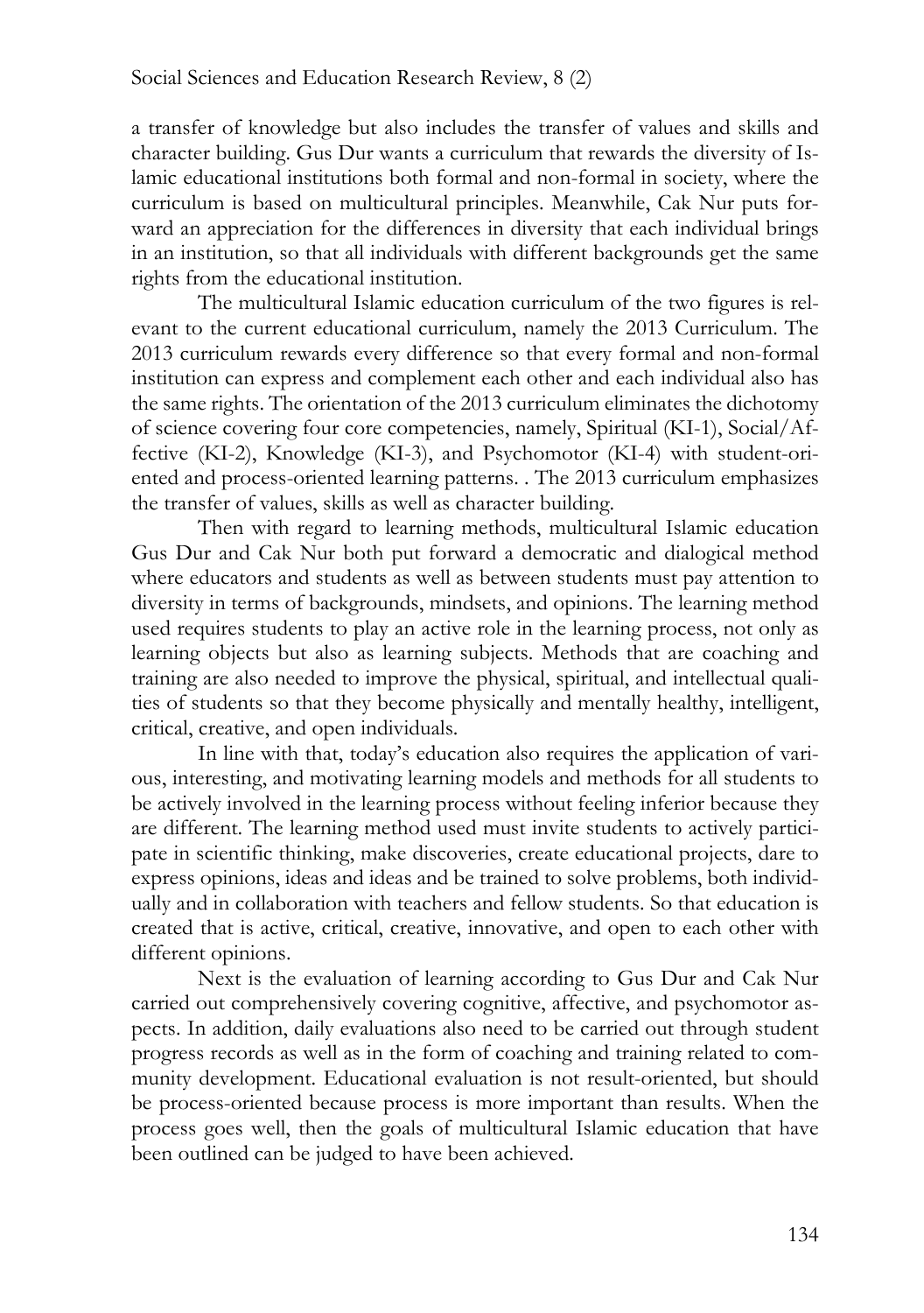The thoughts of the two figures above are also relevant to the evaluation system that applies in the 2013 Curriculum which is commonly referred to as authentic assessment, namely an assessment that touches three domains, namely affective, cognitive, and psychomotor. This authentic assessment describes the results of the learning process, improvement and development of student learning outcomes. Various assessment techniques can be used to evaluate the three domains above, including in the form of tests, assignments/projects, self-assessments, observations, diaries, as well as in the form of coaching related to community development.

#### **8. Conclusion**

Abdurrahman Wahid's perspective on multicultural Islamic education, Gus Dur is of the view that cultural diversity with a positive connotation can be realized in several aspects, one of which is education. As a figure who is dubbed the father of Pluralism-Multiculturalism, in his book he explains that Islamic education must vary according to their respective cultures. Diverse education does not deviate from the goal, but rather an effort to achieve educational goals through various means. Multicultural Islamic education seeks to make the world of education aware that there is no single authority that can impose uniformity, this must be avoided because uniformity will actually lead to sectarian and exclusive attitudes. In addition, uniform education is incompatible with democracy, openness, and equality.

Nurcholish Madjid's perspective on Multicultural Islamic education, Cak Nur puts forward the leadership tradition of the Prophet Muhammad in Medina, he equates the *Madinah Mintaq* (Declaration of Medina) with the typical *Pancasila* belonging to the Indonesian nation which is then idealized with his version of Multicultural Islamic education. Education is not an ivory tower that seeks to stay away from social and cultural realities. According to him, education must be able to create a social order that only glorifies social prestige as a result of the wealth and prosperity it experiences. Cak Nur argues that Multicultural Islamic education is a way of building unity in the motto of *Bhinneka Tunggal Ika* which aims to present an attitude of accepting diversity, pluralism as it is, then fostering a healthy shared attitude in the context of diversity itself without reducing a Muslim's belief in the truth of his religion, attitude and attitude towards diversity. What is unique in the relationship between religions and groups is tolerance, freedom, openness, fairness, justice, and honesty.

Based on the thoughts of Gus Dur and Cak Nur regarding multicultural Islamic education can be found in several aspects, namely first, the idea of multiculturalism where education protects the identity of local cultural diversity adapted to the teachings of Islam as a religion of grace. Second, the goal of multicultural Islamic education is to produce human beings who are perfect, whole, tolerant, inclusive, democratic, and free from oppression. Third, the concept of the ideal educator is in the Prophet Muhammad. Namely charismatic,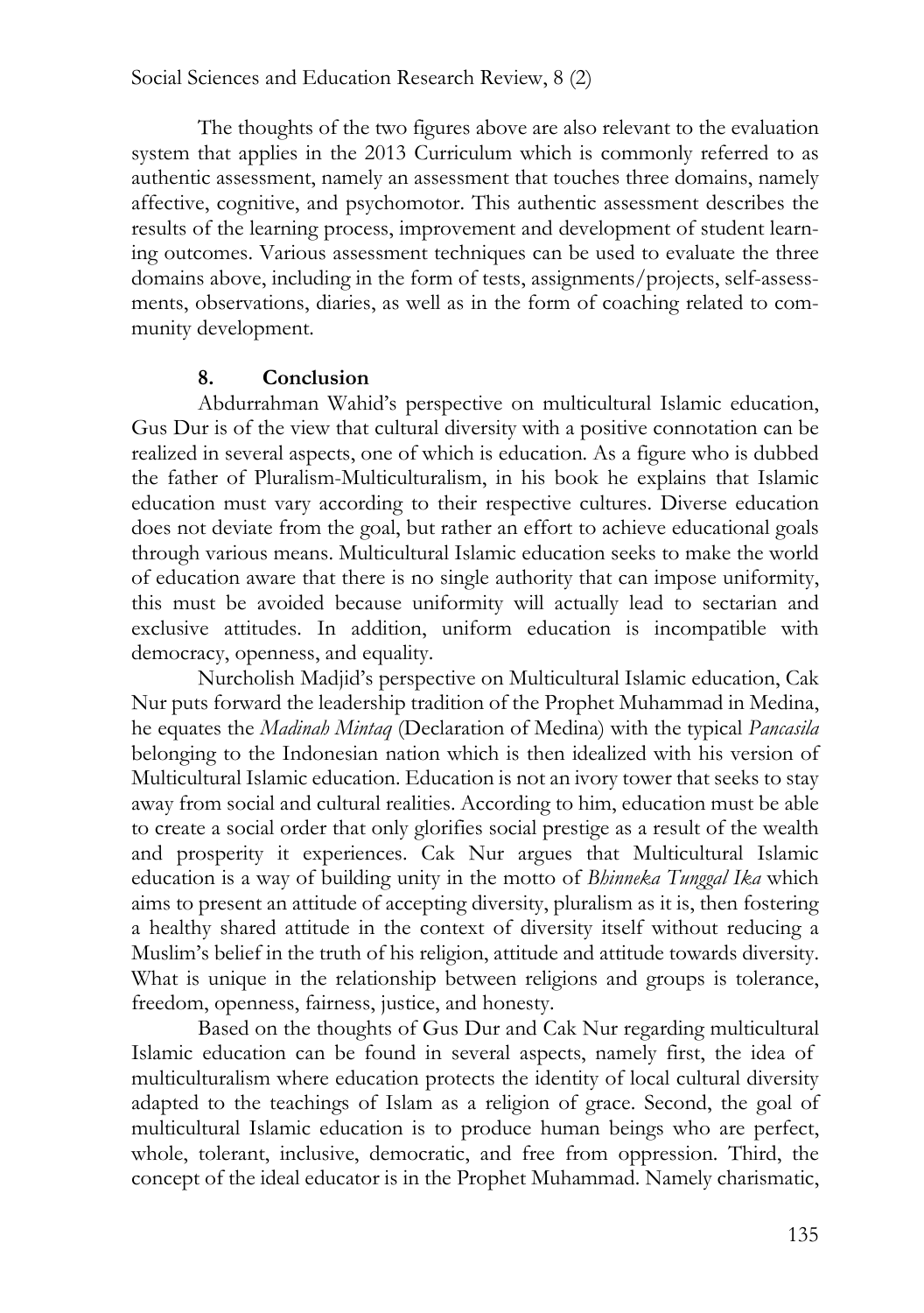professional, democratic, humanist, broad-minded, understanding diversity. Fourth, the learning method used in addition to the coaching and training method, must also use a dialogical and democratic method.

While the difference between Gus Dur and Cak Nur in initiating multicultural Islamic education, among others, first, on the concept of KH education. Abdurrahman Wahid just let the diversity that exists in education, while according to Cak Nur, diversity must be cultivated and developed. Second, related to the curriculum. Gus Dur appreciates diversity in Islamic education in formal and non-formal institutions, while Cak Nur prioritizes diversity in only one educational institution (formal education). Third, Gus Dur prioritizes evaluation in the form of community development, while Cak Nur assesses that evaluation is more important to do with a diary containing the progress of students.

#### **REFERENCES**

Abdullah, M. A. (2021). Nurcholish Madjid and Religious Pluralism in Indonesian Islam. In *Philosophy and Politics - Critical Explorations* (Vol. 16). https://doi.org/10.1007/978-3-030-66089-5\_11

Adinugraha, H. H., Hidayanti, E., & Riyadi, A. (2018). Fenomena Integrasi Ilmu di Perguruan Tinggi Keagamaan Islam Negeri: Analisis Terhadap Konsep Unity of Sciences di UIN Walisongo Semarang. *HIKMATUNA : Journal for Integrative Islamic Studies*, *4*(1), 1. https://doi.org/10.28918/hikmatuna.v4i1.1267

Adinugraha, H. H., & Ulama'i, A. H. A. (2020). Understanding Of Islamic Studies Through Textual And Contextual Approaches. *Farabi*, *17*(1), 26–48.

Al-Qadri, A. R. S. (2020). Implementasi Pemikiran K.H. Abdurrahman Wahid tentang Pendidikan Islam Kosmopolitan di Pesantren Modern Pendidikan Al-Qur'an IMMIM Tamalanrea Makassar. *Universitas Islam Negeri Alauddin Makassar*.

Amali, M. (2019). From Politics to Education: Nurcholish Madjid and the Reform of Education In Indonesia. *Hayula: Indonesian Journal of Multidisciplinary Islamic Studies*, *3*(1). https://doi.org/10.21009/003.1.02

Anam, N., Syaikhotin, S., & Asy'ari, H. (2019). Tasawuf Transformatif di Indonesia. *Al-Mada: Jurnal Agama, Sosial, Dan Budaya*, *2*(2). https://doi.org/10.31538/almada.v2i2.337

Arif, S. (2020). Moderasi Beragama dalam Diskursus Negara Islam: Pemikiran KH Abdurrahman Wahid. *Jurnal Bimas Islam*, *13*(1). https://doi.org/10.37302/jbi.v13i1.189

ATMAJA, G. M. W., ARNIATI, I. A. K., & PRADANA, G. Y. K. (2021). Bhineka Tunggal Ika as Source Politics and Identity of Indonesian Culture in The Formation of Law. *Cultura*, *17*(1). https://doi.org/10.3726/cul012020.0004

Barton, G., Yilmaz, I., & Morieson, N. (2021). Authoritarianism,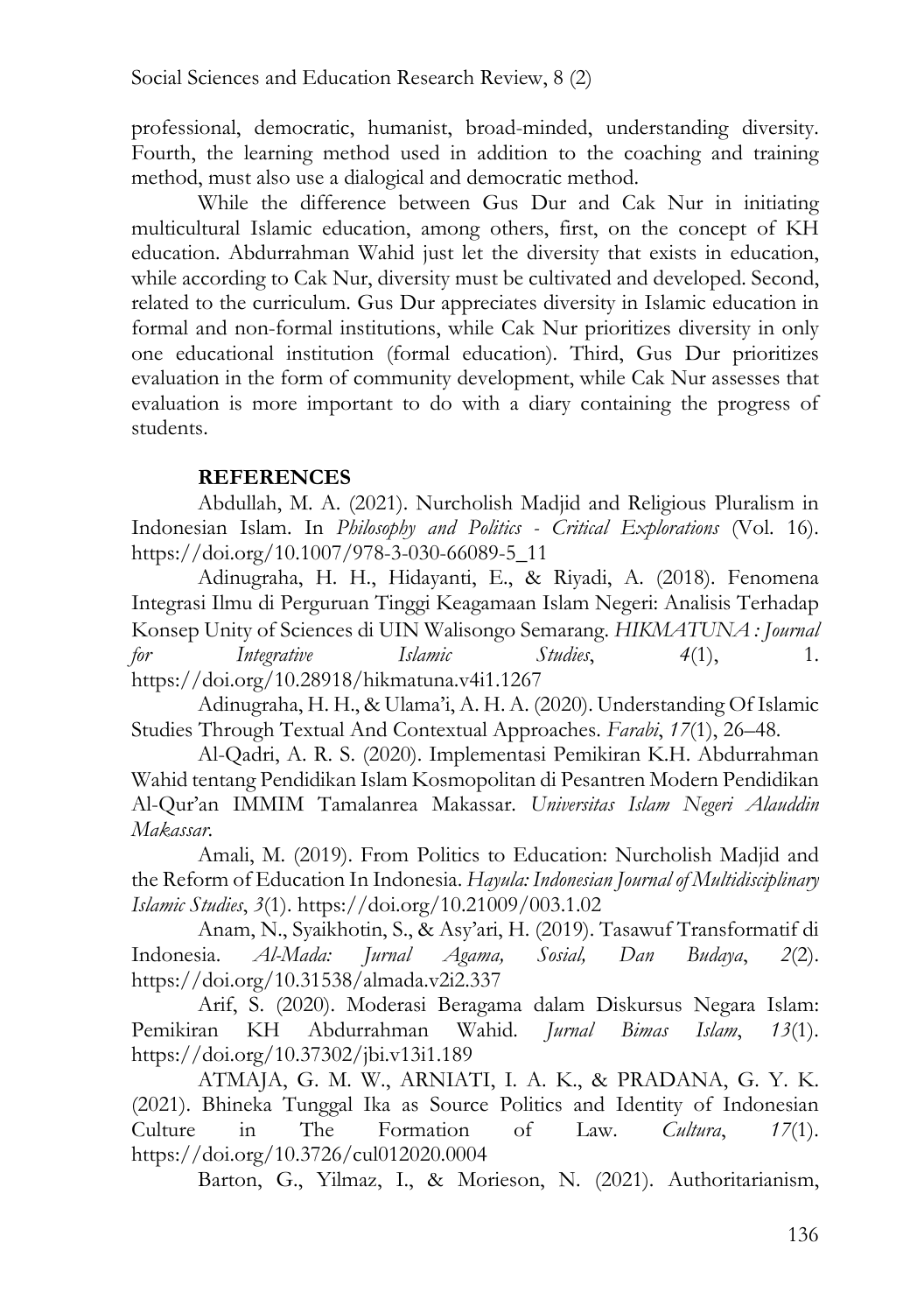democracy, islamic movements and contestations of islamic religious ideas in Indonesia. *Religions*, *12*(8). https://doi.org/10.3390/rel12080641

Bashri, Y. (2021). Kiai in Indonesian Social-Political Changes. *Journal of Nahdlatul Ulama Studies*, *2*(1). https://doi.org/10.35672/jnus.v2i1.67-88

Dewi Yulianti, N. K. (2020). Epic Ramayana As A Medium for Teaching Indonesian Culture and Language: A Perspective of Darmasiswa Students. *Lekesan: Interdisciplinary Journal of Asia Pacific Arts*, *3*(1). https://doi.org/10.31091/lekesan.v3i1.1080

DIA, Y. (2020). *Biografi KH. Salahuddin Wahid (Gus Sholah)*. Laduni.Id.

Gunara, S., & Sutanto, T. S. (2021). Enhancing the Intercultural Competence Development of Prospective Music Teacher Education: A Case Study in Indonesia. *International Journal of Higher Education*, *10*(3). https://doi.org/10.5430/ijhe.v10n3p150

Herlina, T., Kamidjan, K., & Fitra Raharja, H. (2021). Literature Study: The Concept of Humanism Education according to Gus Dur Associated with Basic Education. *IJPSE : Indonesian Journal of Primary Science Education*, *1*(2). https://doi.org/10.33752/ijpse.v1i2.1272

Hidayatulloh, H. (2020). ISLAM DAN SAINS PERSPEKTIF NURCHOLISH MADJID. *Ushuluna: Jurnal Ilmu Ushuluddin*, *1*(1). https://doi.org/10.15408/ushuluna.v1i1.15341

Khaeroni, C. (2021). Nurcholish Madjid (1939-2005) (Gagasan-Gagasan Pembaruan Pemikiran Islam Kontemporer di Indonesia). *At-Tajdid : Jurnal Pendidikan Dan Pemikiran Islam*, *4*(02). https://doi.org/10.24127/att.v4i02.1464

Khaqim, L. (2019). Konsep Modernisasi Pondok Pesantren Menurut KH. Abdurrahman Wahid (Studi Analisis Buku Menggerakkan Tradisi Esai-Esai Pesantren). *Journal of Chemical Information and Modeling*, *53*(9).

Khasanah, K., Adinugraha, H. H., & Mayangsari, P. A. (2021). Online Dispute Resolution ( ODR ) as an Alternative Resolution of Sharia Economics in Indonesia. *JHI*, *19*, 21–42.

Lestari, L. R. P., Sopiah, & Adinugraha, H. H. (2021). Integration Of Islamic Education Values Towards The "Yatiman" Tradition In The Month Of Suro In Pekalongan. *Zawiyah*, *7*(1), 1–25.

Malla, H. A. B., Misnah, M., & Markarma, A. (2021). Implementation of multicultural values in Islamic Religious education based media animation pictures as prevention of religious radicalism in poso, Central Sulawesi, Indonesia. *International Journal of Criminology and Sociology*, *10*. https://doi.org/10.6000/1929-4409.2021.10.08

Marzuki, Miftahuddin, & Murdiono, M. (2020). Multicultural education in salaf pesantren and prevention of religious radicalism in Indonesia. *Cakrawala Pendidikan*, *39*(1). https://doi.org/10.21831/cp.v39i1.22900

Mas'ud, A. R. (2021). Building a Culture of Peace and Multiculturalism in the World of Education. *Psychology and Education Journal*, *58*(1). https://doi.org/10.17762/pae.v58i1.1789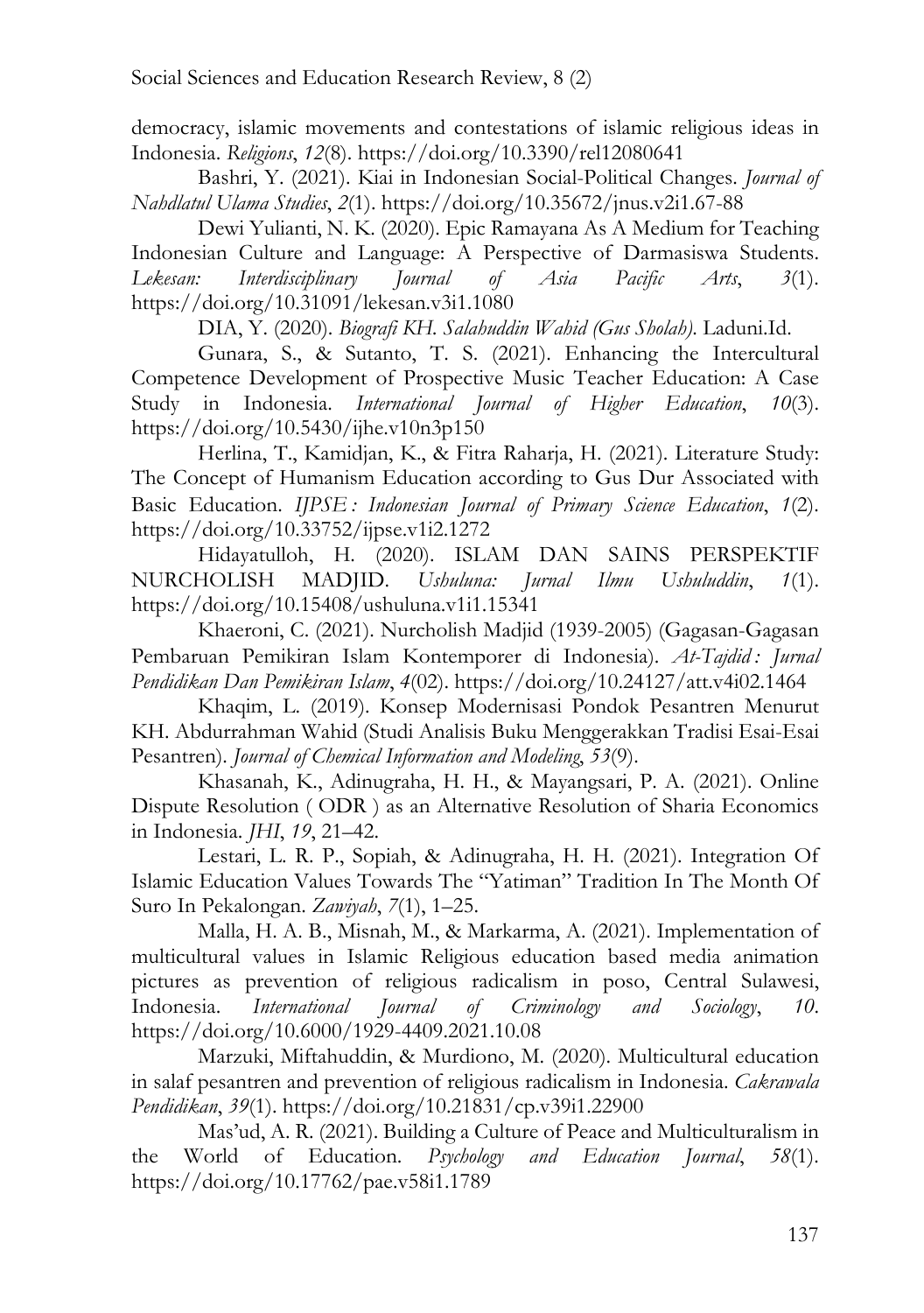Maulana, A. S., & Adinugraha, H. H. (2020). Progressive Education in Indonesia: Insight from Soedjatmoko Thought. *Tarbawy*, *7*(2), 113–121. https://doi.org/10.32923/tarbawy.v7i2.1410

Muharromah, Gabriele Lailatul; Anwar, M. K. (2020). Pengaruh Atraksi Wisata, Amenitas dan Aksesibilitas Terhadap Keputusan Berkunjung Pada Objek Wisata Religi Makam KH. Abdurrahman Wahid. *Jurnal Ekonomika Dan Bisnis Islam*, *3*.

Muhyiddin, A. S. (2019). Dakwah Transformatif Kiai (Studi terhadap Gerakan Transformasi Sosial KH. Abdurrahman Wahid). *Jurnal Ilmu Dakwah*, *39*(1). https://doi.org/10.21580/jid.v39.1.3934

Muhyidin. (2020). *Panndangan Gus Dur Sebagai Budayawan*. Https://Www.Republika.Co.Id/.

Mukhtar, M. (2021). Politisasi Agama Versus Sekularisasi Politik Perdebatan Perjumpaan Agama Dengan Negara. *JISH: Jurnal Ilmu Syariah Dan Hukum*, *3*(1). https://doi.org/10.36915/jish.v3i1.15

Munir, M. (2018). Modernisasi Pendidikan Islam Dalam Perspektif Nurcholish Madjid. *Journal EVALUASI*, *1*(2). https://doi.org/10.32478/evaluasi.v1i2.73

Musthofiyah, L., Sopiah, & Adinugraha, H. H. (2021). The Implementation of Distance Learning on Early Childhood Education During New Normal Era of Covid-19. *Educative*, *6*(1).

Mustofa, I. (2021). Saeculum-Mundus Politik Indonesia: Satu Kajian Filosofis dalam Perspektif Nurcholish Madjid. *Hayula: Indonesian Journal of Multidisciplinary Islamic Studies*, *5*(2). https://doi.org/10.21009/005.02.05

Nabil Amir, A., & Abdul Rahman, T. (2021). Cak Nur: Intelektual Cerdas Indonesia (Studi Biografi). *At-Tafkir*, *14*(1). https://doi.org/10.32505/at.v14i1.2817

Naim, N., & Muhajir, A. (2020). Islamic Radicalism And De-Radicalization Strategies: A Contribution Of Nurcholish Madjid. *Jurnal Ilmiah Islam Futura*, *20*(2). https://doi.org/10.22373/jiif.v0i0.5447

Nasrowi, B. M. (2020). Pemikiran Pendidikan islam KH. Abdurrahman Wahid Tentang Moderasi Islam. *Edukasia: Jurnal Pendidikan Dan Pembelajaran*, *1*(1).

Nasution, N., Erawadi, E., & Anhar, A. (2020). Nilai-Nilai Pendidikan Multikultural dalam Perspektif Pemikiran Nurcholish Madjid. *Studi Multidisipliner: Jurnal Kajian Keislaman*, *7*(1). https://doi.org/10.24952/multidisipliner.v7i1.2000

Nugroho, B. S., El Widdah, M., Hakim, L., Nashirudin, M., Nurlaeli, A., Purnomo, J. H., Aziz, M., Adinugraha, H. H., Sartika, M., Fikri, M. K., Mufid, A., Purwanto, A., & Fahlevi, M. (2020). Effect of organizational citizenship behavior, work satisfaction and organizational commitment toward indonesian school performance. *Systematic Reviews in Pharmacy*, *11*(9), 962–971. https://doi.org/10.31838/srp.2020.9.140

Nurdin, A. A. (2016). Revisiting discourse on Islam and state relation in